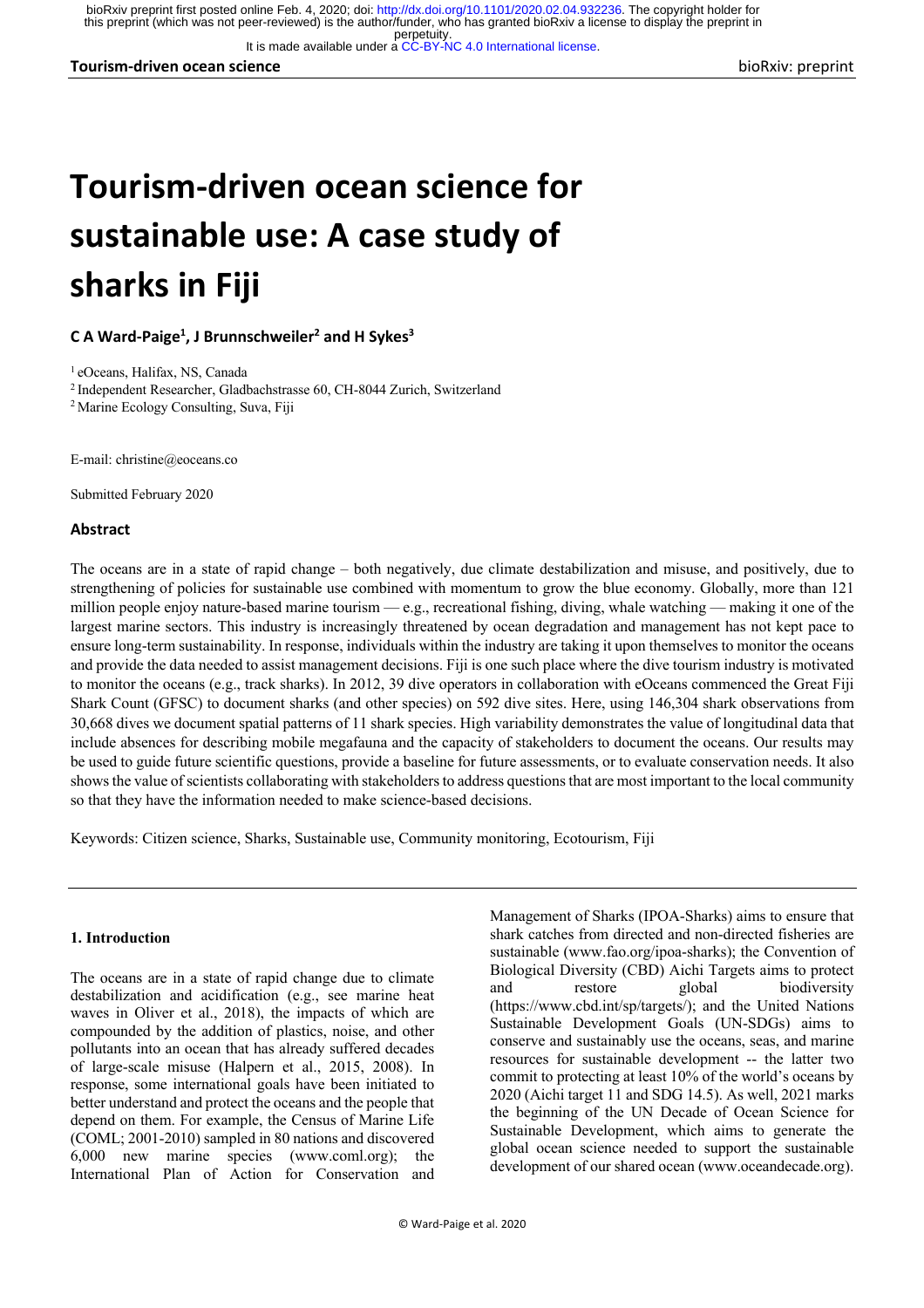It is made available under a [CC-BY-NC 4.0 International license.](http://creativecommons.org/licenses/by-nc/4.0/)

The science needed to evaluate or improve these initiatives pose significant challenges. Importantly, these programs tend to be costly and are typically 'by invite only'. For example, the COML cost \$650 million and involved 2,700 scientists, or <0.1% of the 2.7 million marine scientists (www.datausa.io). The role of stakeholders in these programs, as leaders or as citizen scientists, is largely absent. However, this is slowly changing as the importance of stakeholder involvement and value of citizen science generated data has come to light (Hind-Ozan et al., 2017; Ward-Paige et al., 2013; Ward-Paige, Mora, et al., 2010). Now, scientists are advocating for the inclusion of citizen science and citizen scientists in marine science and conservation (Cigliano & Ballard, 2017), including in meeting SDGs (Fritz et al., 2019).

Under the broad umbrella of citizen science, marine tourism is considered an important partner. Individuals in the marine tourism sector regularly visit various coastal and marine ecosystems and encounter many species or threats. A few programs have filled important data gaps and have been found to provide opportunities to promote trust, education, outreach, awareness, and best practices for ecotourism (Hind-Ozan et al., 2017; Lawrence et al., 2016; Ward-Paige et al., 2014). Additionally, marine tourism operators, guides, and tourists are proving to also be highly motivated to document their oceans (e.g., species and anthropogenic threats) and leverage the economic value of their industry towards improved science, management, and conservation for the oceans and their livelihoods (Ward-Paige et al., 2018, and the current study).

Now that nature-based coastal and marine tourism has significant social and economic value, there is an economic rationale to manage the oceans for reasons beyond commercial fishing. Globally, more than 121 million people take part in nature-based ocean activities, such as scuba diving, snorkeling, recreational fishing, and wildlife watching (Spalding et al., 2016). This sector generates more than \$400 billion dollars per year (Spalding et al., 2017), rivaling commercial fisheries, aquaculture, or oil and gas in some areas (National Oceanic and Atmospheric Administration (NOAA), Office for Coastal Management, 2019). The value varies by region and market segmentation (Beaver & Keily, 2015), and ecosystem (e.g., coral reefs at \$37.8 billion (Spalding et al., 2016), but combine into one of the largest and most valued industries (Spalding et al., 2017; Spalding et al., 2016). Specific species also drive these industries. For example, shark, ray, and turtle tourism attracts millions of people (e.g., scuba divers), generating direct revenues for local operators and businesses, and contributing to economies on regional and nationwide scales (Huveneers et al., 2017; O'Malley et al., 2013; Troeng & Drews, 2004).

Nature-based marine tourism, however, is vulnerable to both acute and chronic anthropogenic impacts on ocean ecosystems, including those driven by tourism itself. Destruction of corals, mangroves, and seagrass meadows by mining, deforestation, pollution, disease, and aquaculture (Carpenter et al., 2008; Polidoro et al., 2010; Waycott et al., 2009; Zaneveld et al., 2016) reduces the potential area that can be explored for tourism, and diminishes essential habitats for many tourism-targeted species. Overexploitation by fisheries threatens animal populations, including those sought by tourists (Dulvy et al., 2014; Lewison et al., 2014; Worm et al., 2013). Climate change associated impacts, such as acidification, rising sea temperatures, and changing physical oceanographic conditions and nutrient cycling reduce diversity and disrupt the spatial and temporal distribution of animals (Hoegh-Guldberg et al., 2007; Pecl et al., 2017), thus decreasing encounters and making them more unpredictable.

High resolution scientific monitoring is resource intensive, and rarely evaluates the areas that are valued by tourism. Government assessments tend to focus on maximizing commercially exploitative industries (e.g., identifying maximum sustainable yield for commercial fisheries), where only broad trends warrant peer-reviewed publication (e.g., Costello et al., 2016). Academically driven marineecology work, especially on marine megafauna, often takes place where animals are relatively abundant in remote and underexplored areas (e.g., Block et al., 2011; Bradley et al., 2017). These two traditional monitoring directives, therefore, rarely overlap in space, time, populations, or interest with nature-based tourism industries.

Where there is overlap between research objectives and tourism, some researchers have begun to solicit the help of citizens, which has grown exponentially in recent years (Follett & Strezov, 2015). In coastal and marine environments, citizen science has been promoted as an important part of governance and management (Ward-Paige et al., 2014) and sustainable tourism (Lawrence et al., 2016), and a number of projects have been launched with the help of citizens to collect baseline data on the relative abundance and diversity of marine life (Brooks et al. 2011; White et al. 2013; Goetze et al. 2018). Many scientific insights have been gained because of these collaborations. For example, citizen contributed data have been used to document species range extensions due to climate change (Last et al., 2011), exotic species invasions (Côté et al., 2013), large-scale absence of reef sharks in proximity to humans (Ward-Paige, Mora, et al., 2010), and the spatial extent of marine garbage (Jambeck & Johnsen, 2015; van der Velde et al., 2017).

In Fiji, similar to other areas, the dive tourism industry depends on diverse, abundant, and reliable marine megafauna encounters to satisfy visitors. Shark diving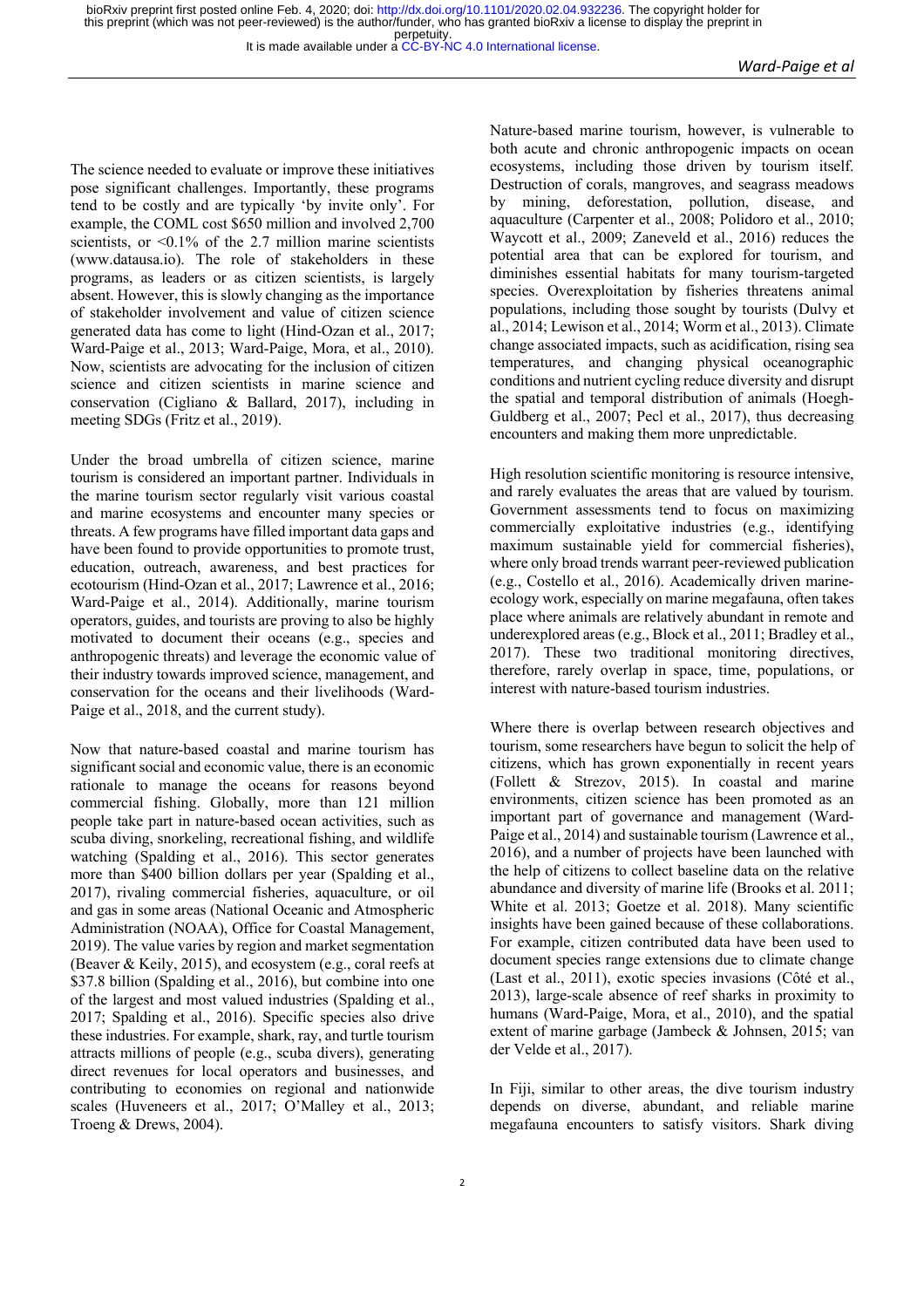alone attracts 78% of the country's 63,000 visiting dive tourists, and inputs over USD 42 million annually to its economy (Vianna et al., 2011). Diving is offered in all bioregions across Fiji (Vianna et al., 2011; Wendt et al., 2018). Despite the considerable socioeconomic value of the diving industry in Fiji, a paucity of information on the diversity, occurrence, and relative abundance of sharks remains and the community has voiced particular concern for sharks in the region.

In response, there has been recent momentum to improve management policies. These include support for locally managed marine protected areas (Govan et al., 2008; Jupiter et al., 2014), mitigating climate change threats (Wendt et al., 2018), at the United Nations Ocean Conference (UNOC - 2017) the Wildlife Conservation Society' Fiji Country Program signed up to voluntary commitments to expand marine protected areas (https://medium.com/wcs-marine-conservation-

program/fiji-makes-16-major-commitments-to-the-oceanc6f8efce02cd), and the Ministry of Fisheries and Department of Environment in Fiji has committed to develop a comprehensive Shark and Ray Conservation Regulation that ensures sustainable population levels of sharks (and rays) in Fijian waters as part of the SDGs (www.oceanconference.un.org/commitments/). But, there remains a lack of data and resources to use science-based decision making.

To address these data gaps and growing conservation interest, the Great Fiji Shark Count (GFSC) was launched in collaboration with eOceans (previously eShark) to establish a countrywide contemporary snapshot of sharks from the dive tourism industry. Here, we use these longitudinal observations to describe the first nation-wide patterns of diversity, occurrence, and relative abundance of this megafauna group. These patterns may provide a backdrop for future research questions, as a contemporary baseline to compare future populations and human use patterns against, and to inform management or policy, including where, when, and what species to prioritize in conservation initiatives (e.g., in the design of marine protected areas, or to evaluate locally managed marine areas). Additionally, large-scale participation in the GFSC provides an opportunity to consider the impact these types of crowdsourced projects could have on society and sustainability through community collaboration, education and outreach to broader public, and multi-purpose directives (socioeconomic, cultural, environmental, ecological values), which promote movement towards meeting Sustainable Development Goals (https://sustainabledevelopment.un.org/, e.g., Goal 14), various Aichi Targets (https://www.cbd.int/sp/targets/), while also advancing efforts towards the UN Decade of Ocean Science for Sustainable Development.

#### **2. Methods**

From 2012 to 2016, 39 dive operators across Fiji commenced the first nationwide, longitudinal underwater visual census of dive sites for sharks as part of the Great Fiji Shark Count (GFSC) in collaboration with eOceans (eOceans.co; Fig. 1, Table 1). Each April and November, divers from participating dive shops recorded the details of every dive on 592 sites in 25 areas into community logbooks, including those where no sharks were observed. Before each dive, dive guides instructed guests about the marine region, the objectives of the GFSC, and presented a field guide to correctly identifying the sharks and were given the opportunity to record the details of their observations in the GFSC community logbook.

For each dive, including all replicates (i.e., multiple peoples' observations on the same dive site at the same time), divers logged various attributes of the dive with their observations. Details included: date, time in and time out, operator name, site name, yes or no to spearfishing, and yes or no to wildlife feeding (berleying, chumming, provisioning, etc.). Participants also recorded the presence or absence of sharks (and other species not shown here), and for each species, the number of individuals and if they observed shark mating or numerous juvenile sharks as potential nurseries (Heupel et al., 2007). At the end of each sampled month, all logs were gathered, entered into the national GFSC dataset (fijisharkcount.com), and then into the eOceans database.

To protect sites, species, and communities (e.g., from illegal fishing) sites were assigned to one of 25 areas, without the site coordinates (Fig 1). After the first year, to accommodate differences in site nomenclature between operators, a master site list was created for each area and 207 records were excluded because they could not be matched with a specific site.

For the analyses, we deployed best practices for using recreational divers' observations at these spatial and temporal scales (Ward-Paige, 2010). We conservatively assumed that all sharks seen by any observer on a site or in area are the same individual sharks seen repeatedly and therefore use the mean number (i.e., average school size) to explore patterns. Operating under these assumptions, three shark metrics were examined: i) richness is the sum of all species observed, ii) occurrence is the percent of dives with sharks or shark species, and iii) relative abundance (abundance hereon) is the mean school size excluding zeros. First, to examine variability at the sitelevel within and between areas we mapped site-specific effort including number of dives per site and the occurrence or absence of feeds with the three shark metrics. Here, sites were jittered within the area to enable spatial context without compromising site confidentiality. As well, we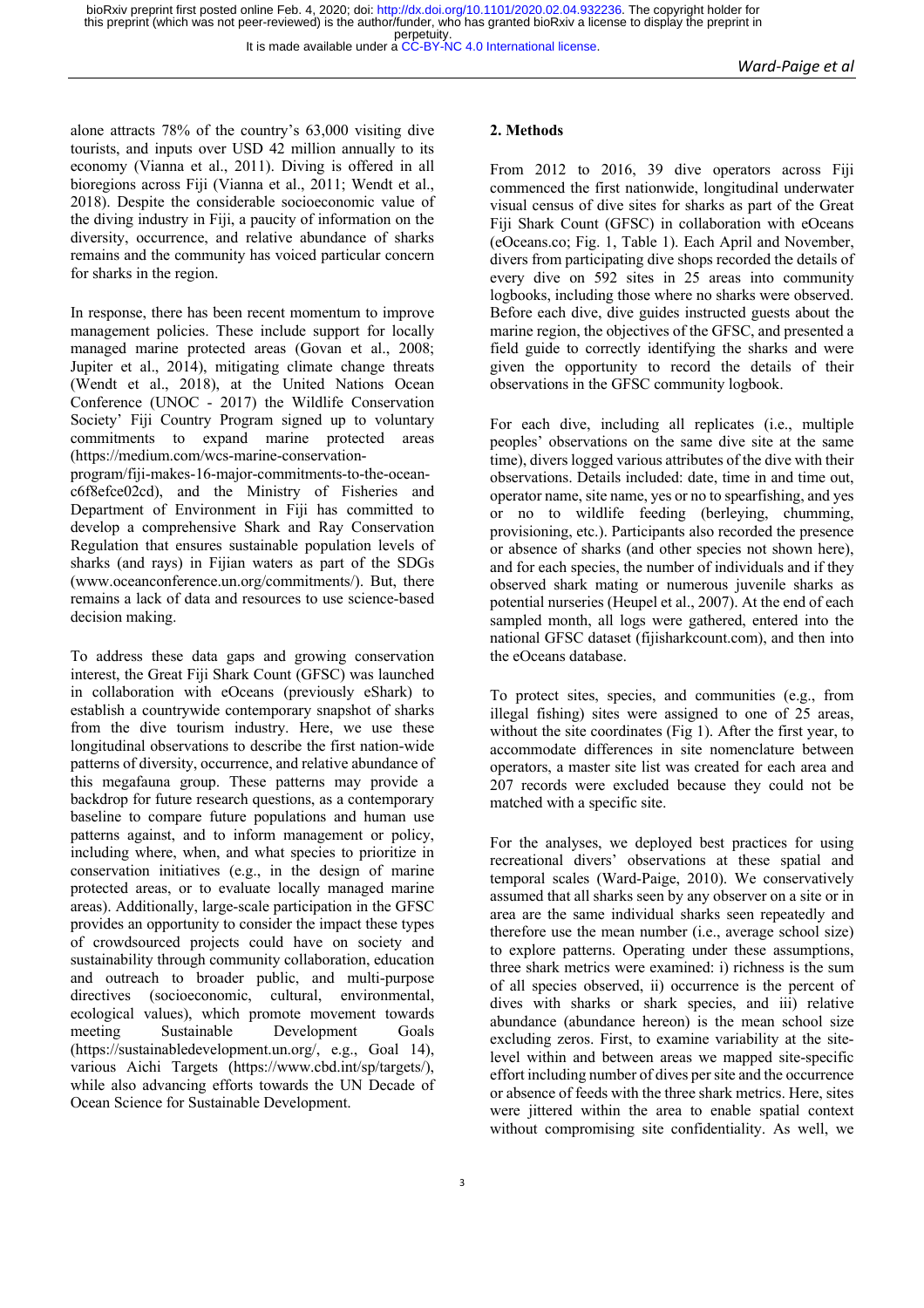examined the relationship between effort (i.e., dive count) and the three shark metrics using the loess() smoothing function with ggplot2 in R (Wickham, 2016). Then, we examined the effect of shark feeding and captured a contemporary snapshot of the influence of feeding on sharks by comparing feed and non-feed sites with the three shark metrics and mapped shark occurrence with and without feeding across areas. Next, as a proxy of shark residency, we synthesized effort (i.e., number of dives) with occurrence by species in each area to examine how often a species is observed in an area. Finally, as a proxy of shark behaviour and area use (e.g., schooling, etc.), we synthesized relative mean abundance by species in each area to examine how many individuals may be using each area.

#### **3. Results**

In total, 30,668 unique dive events were reported from 592 sites in 25 areas in Fiji (Table 1; Fig. 2). Effort was consistent between years (5,139 to 7,018 dives) and months (15,283 in April to 15,385 in November), but varied by site in number of dives (1 to 3,320) and area in number of operators  $(1 \text{ to } 8)$ , sites  $(2 \text{ to } 82)$ , and dives  $(12 \text{ to } 5,359)$ per area (Table 1; Fig. 1 and 2). Feeding occurred on 15 sites (2.5%) and 3,816 dives (12%). Mating was reported on 32 dives  $($  <math>1\%</math>) on seven sites  $(1\%)$  and juveniles on 1,355 dives (4%) on 23 sites (4%; Table 1).

A total of eleven shark species were recorded on 13,846 dives (45%) with a total of 146,304 shark observations made across all dives (Table 2). When sharks were seen, the median and average school size was 3 and 10.6 (SE  $\pm$ 0.14), respectively, and after accommodating for duplicates within sites and areas and conservatively (using the average school size rather than the maximum) the total number of sharks was 1,621 or 342 individual sharks, respectively (Table 2).

Effort and sightings varied by site within and between areas (Fig. 2). Sharks, of any species, were present on 12,846 dives (45%). Highest effort was on Shark Reef Marine Reserve (Pacific Harbour) with 3,320 dives, followed Tokoriki Wall (Tokoriki), Dream House (South Coast), Nuku Reef (Somosomo Straits), Fish Factory (Somosomo Straits), and Turtle Alley (South Coast) with 572-847 dives. Sharks were present on 441 sites (75%).

Detection of new shark species (i.e., rarer species) on a site generally increased with effort on a site to a maximum of 9 species (Fig. 2a inset). Six sites had seven or more species, including Arena (Beqa Lagoon), Lone Tree (Coral Coast), Fish Factory (Somosomo Straits), Bistro (Pacific Harbour), Dream House (South Coast), Shark Reef Marine Reserve (Pacific Harbour), and Mount Mutiny (Mount Mutiny) had 6 species (Fig. 2a). Shark abundance was highest in Turtle

Alley and Dream House, both in South Coast, with 104.7 individuals which consisted of schooling species, including scalloped hammerhead, grey reef, bull, whitetip reef, silvertip, and a few whitetip reef, blacktip reef, and great hammerhead sharks. Bistro and Shark Reef Marine Reserve in Pacific Harbour were the sites with the next most abundant sharks, including schools of bull, grey reef, blacktip reef, nurse, silvertip, whitetip reef, and a few lemon, zebra, and tiger sharks. Shark occurrence was minimally impacted by dive effort where sites with low and high number of dives had varying encounter rates (Fig 2b inset), with an initial negative trend on low effort sites. Occurrence exceeded 90% on 86 sites, and the four sites with the highest effort and occurrence were Shark Reef Marine Reserve (Pacific Harbour -- 3320), Bistro (Pacific Harbour -- 402), Moiya Reef (Kuata -- 195), and The Zoo (Somosomo Straits -- 172; Fig. 2b). Shark abundance, sum of the average school size across all species on a site, generally increased with effort (Fig. 2c inset). Abundance was highest on Turtle Alley (105) and Dream House (61), two non-feed sites in South Coast and the next highest sites were Shark Reef Marine Reserve (47) and Bistro (31), two feed sites in Pacific Harbour (Fig. 2c). Feed sites typically had higher than expected species richness, occurrence, and abundance for a given effort, but it was not always the case (Fig. 2 insets, shown in red).

Effort, the number of feed sites and dives, and shark occurrence varied by area throughout the study region (Fig. 3). Fifteen areas (60%) had no feed sites or dives. Four areas, including Great Astrolabe, Tokoriki, Naviti, and Beqa Lagoon had <3% feeding, Coral Coast, Nanuya, and Malolo had 5.5 to 6.5% feeding, and Kuata, Lautoka, and Pacific Harbour had the highest feeding rates at 17%, 37%, and 89%, respectively. Feeding influenced the richness, occurrence, and abundance of sharks observed (Fig. 3a,b). Median shark species richness on non-feed sites as 1 and 3 on feed sites, with outliers occurring on non-feed sites including Dream House (South Coast - 8), Fish Factory (Somosomo Straits - 7), Lone Tree (Coral Coast - 7), and Mount Mutiny (Mount Mutiny - 6). Median shark occurrence was 28 on non-feed sites and 94 on feed sites, with no outliers. Median shark abundance was 1.3 on nonfeed sites and 15 on feed sites, with outliers on non-feed sites including Turtle Alley (South Coast - 105), Dream House (South Coast - 61), Nigali Passage (Gau - 29), China Town (Beqa Lagoon - 25), Lone Tree (Coral Coast - 16), Fanny Hill (Coral Coast - 15), Nigali Outside Reef (Gau - 13), Stingray City (Coral Coast - 13), Fish Market (Naigani - 11), Channel (Coral Coast - 11), Soso Passage (Great Astrolabe - 11), SchoolHouse (Namena - 11), Mount Mutiny (Mount Mutiny - 10), Lonetree Channel (Coral Coast - 10), Magic Mushrooms One (Namena - 10), Stairs (Vuna Reef - 10), North Save-a-Tack Passage (Namena - 10), Supermarket (Malolo - 10), Grand Central Station (Namena - 9), Fish Factory (Somosomo Straits - 9), Combe Reef (Pacific Harbour - 8), Frigates (Beqa Lagoon - 8),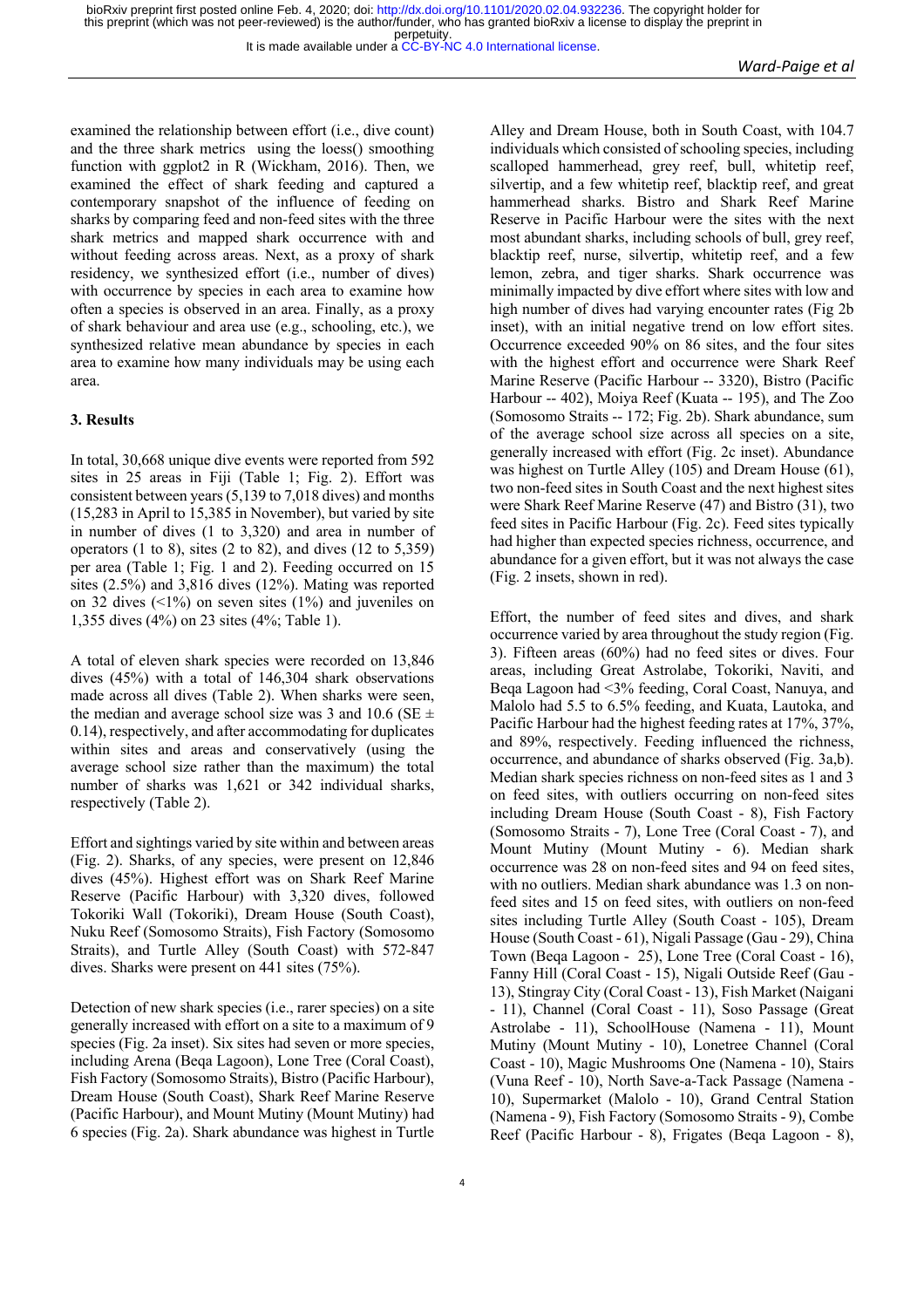It is made available under a [CC-BY-NC 4.0 International license.](http://creativecommons.org/licenses/by-nc/4.0/)

North Reef (Malolo - 8), and The Zoo (Somosomo Straits - 8). With caution, due to varying sample sizes (15 in feed sites vs. 577 in non-feed), analysis of variance suggests that feed sites are significantly different from non-feed sites for all three metrics ( $p \le 0.001$ ). Figure 3b shows shark occurrences mapped by area, with and without feeding. Sharks were most commonly encountered in Pacific Harbour (93%), Savusavu Bay (81%), Kuata (79%), and Vuna Reef (72%), including feed and non-feed dives, and least common in Lautoka and Suva with <10% occurrence.

Shark species richness, occurrence, and mean abundance (i.e., school size) varied by area (Fig. 4 and 5). Whitetip reef sharks were the most commonly encountered shark species, being observed in all areas with occurrences ranging from 3% to 80% in Lautoka and Savusavu Bay, respectively (Fig. 4). Grey reef and blacktip reef sharks were also commonly observed. Grey reef were in 21 areas with highest encounters in Pacific Harbour (53%), Gau (44%), and Vatu-i-Ra Lighthouse and Namena (28% each), and blacktip reef sharks in 20 areas highest encounters in Pacific Harbour (37%) followed by Malolo (14%) and Nanuya (13%). Tawny nurse shark was in 14 areas with Pacific Harbour having the highest encounter rate (20%) and the others having ≤3%. Zebra shark was encountered in 13 areas, most commonly in Coral Coast (7%) and Pacific Harbour (5%) with other areas have  $\leq$ 2%. Silvertip sharks were seen in 10 areas, most commonly in Mount Mutiny (9%) and Pacific Harbour (5%) with other areas having ≤1%. Scalloped hammerhead sharks were in 8 areas, most commonly in South Coast (14%), Wakaya (10%), Mount Mutiny (7%) with all others having  $\leq$ 3%. Lemon sharks were encountered in 6 areas, most commonly in Pacific Harbour (7%) and Nanuya (6%) with other areas having ≤1%. Bull sharks were also in 6 areas, most commonly in Pacific Harbour (85%) then Nanuya (6%) with others having  $\leq$ 2%. Great hammerhead and tiger were seen in 5 and 4 areas, respectively, with encounters of  $\leq$ 1%. Maximum mean school sizes varied by area. The highest mean school size was scalloped hammerhead in South Coast (37). Then, grey reef in Gau (17), Bull in Pacific Harbour (16.4), blacktip reef in Coral Coast (12.5), whitetip reef in Pacific Harbour (8.3), tawny nurse in Pacific Harbour (4), silvertip in Gau (4), lemon in Pacific Harbour (3), zebra in Coral Coast (2), and tiger and great hammerhead sharks with mostly only singles being observed -- the exceptions were two reports of five and two tiger sharks reported in Pacific Harbour on one occasion each (Fig. 5, Table 1).

### **4. Discussion**

#### *4.1 Summary*

The Great Fiji Shark Count (GFSC) -- a collaboration of 39 dive operators and eOceans -- conducted a nation-wide five-year census of 592 sites across Fiji by collecting observations from >30,000 dives in 25 areas. A total of 146,304 shark observations were used to describe at-sea spatial and temporal patterns of species richness, occurrence, and relative abundance. These species' distribution patterns in the area are largely undescribed, showing the value of this collaborative program for revealing novel information. All species varied in occurrence and abundance at site and area levels, demonstrating the need for high resolution spatial data that includes observations when no sharks were observed. Feeding elevated shark species richness, occurrence, and abundance, but the effect was site and area specific. Additionally, the long-term, ongoing contribution by dive operators to the GFSC demonstrated high-level of interest by the community to document their activities and ecosystem. Taken together, these observations suggest that the dive tourism industry is motivated to track ocean issues that matter to them, which may serve the broader interests of scientists and decision makers if they find ways to collaborate to improve the speed and accuracy of their own discoveries and to make informed management and policy decisions.

#### *4.2 Observed patterns*

By reporting every dive, regardless of what was observed (e.g., no sharks), the GFSC was able to gather data to gain novel insights on variations at the species level, which can inform and prioritize scientific research and management.

Our study demonstrated that sharks are seen throughout Fiji and that they are common and abundant enough to be detected by divers in all areas. This is positive since five species are Near Threatened while six species are Threatened -- two Critically Endangered, one Endangered, and three Vulnerable according to the IUCN Red List of Threatened Species (https://www.iucnredlist.org/; Table 2); many have life history characteristics that make them vulnerable to exploitation (Dulvy & Forrest, 2012); many have a long history of overexploitation and are still targeted (S. Oliver et al., 2015; Worm et al., 2013); and, because they are coastal species, are vulnerable to coastal habitat degradation and change (Lotze et al., 2006; Ward-Paige et al., 2015; Waycott et al., 2009). As well, overexploitation and bycatch of sharks has been rampant around the world (Dulvy et al., 2014; S. Oliver et al., 2015; Wallace et al., 2010; Worm et al., 2013), including in Fiji (Glaus et al., 2015), and many are now too rare to be detected by divers in other regions (Ward-Paige, Mora, et al., 2010).

The spatial ecology of the majority of these species has not been described across Fiji before; however, where there is overlap there are mostly minor deviations. Shark species reported in the GFSC are the same as those documented by divers previously (Vianna et al., 2011), and only one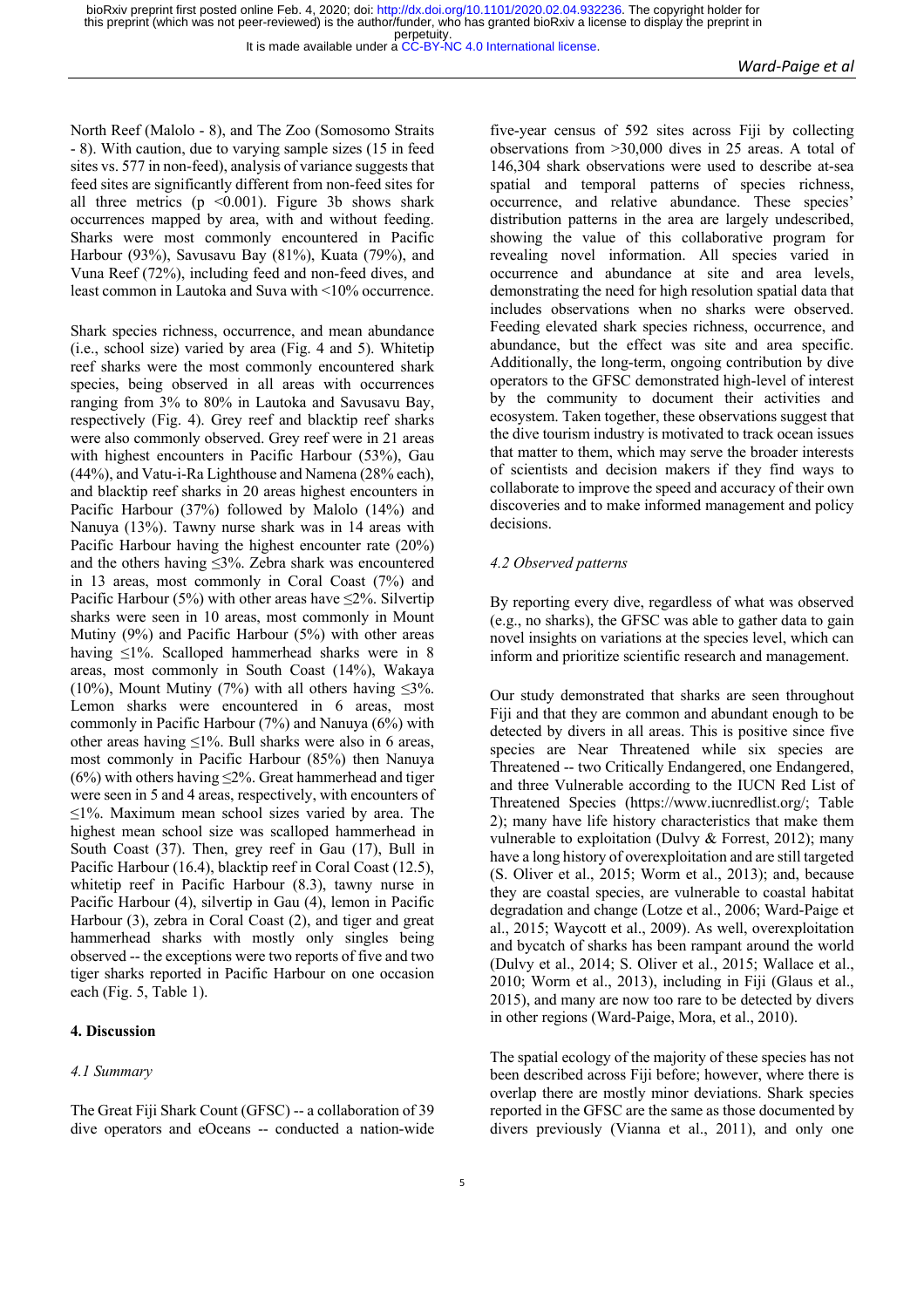species (blacktip shark) was caught by artisanal and subsistence fishers (Glaus et al., 2018) but not reported in the GFSC. Whale sharks were previously documented in northwest Viti Levu on offshore sites (Sykes et al., 2018), but were not recorded in the GFSC. Small numbers of adult scalloped hammerhead sharks have been documented in the Vatu-i-Ra Lighthouse area (Vianna et al., 2011), but our study is the first to record schooling scalloped hammerhead sharks (maximum 12 to 100 individuals) in Mount Mutiny, Wakaya, Namena, and South Coast. A 2004 scientific diver study in the Shark Reef Marine Reserve (SRMR), Pacific Harbour, found that eight shark species use the site (Brunnschweiler & Earle, 2006); with the addition of zebra sharks the GFSC found that the same species still use the site but the mean numbers appear to have changed slightly for a few species with the GFSC having higher blacktip reef (7.9 compared to  $\sim$ 1) and whitetip reef sharks (9.6 compared to  $\sim$ 1), and lower numbers of tawny nurse (1.1) compared to  $\sim$ 4) and grey reef (6.4 compared to  $\sim$ 15) (note: monthly and annual comparisons are needed to be more explicit about change). In Namena, which contains Fiji's largest no-take marine reserve, a 2009 study using baited remote underwater video systems (stereo-BRUVs) found five shark species (Goetze  $&$  Fullwood, 2013); with the exception of zebra sharks (previously a maximum of one individual) the GFSC found that the same species still use the site, with the addition of tawny nurse (max  $= 1$ , mean  $=$ 1), scalloped hammerhead scalloped hammerhead (max = 30, mean = 3.8), and great hammerhead sharks (max = 1, mean =1). Interestingly, for the species occurring in both studies, the maximum number of individuals seen in the previous study are very similar to the GFSC -- grey reef at 19 and 25 (GFSC mean = 3.3), whitetip reef at 19 and 21 (GFSC mean  $= 2$ ), blacktip reef at 3 and 3 (GFSC mean  $=$ 1.7), and silvertip at 1 and 1, respectively. Further, these similarities between the GFSC diver data and BRUV data, demonstrate the value of high effort dive sampling and how conservative the mean abundance values presented in the current study are.

Tracking and incorporating human use patterns, through the capture of zeros (i.e., where sharks were absent), provides important context for the interpretation of our results. Feeding to attract sharks has become popular in recent decades and has been shown to alter shark behaviour, occurrence, and abundance patterns (Gallagher & Hammerschlag, 2011; Gallagher et al., 2015). Without pre-feed baselines, we cannot fully understand the impact of feeding on shark patterns -- presumably sharks already occurred in higher abundance on these sites compared to other sites but this is not documented. Also, the impact of feeding on sharks in Fiji has been described elsewhere (Brunnschweiler et al., 2014; Brunnschweiler & Baensch, 2011), and is beyond the scope of this study. Regardless, feeding is an important consideration in understanding the contemporary distribution of sharks. Bull sharks, for example, are one of the most sought after species for shark diving tourism in Fiji, (Brunnschweiler et al., 2014) and were reported in six areas during the GFSC. Bull shark occurrence and abundance was highest at two sites in Pacific Harbour, where feeding occurred regularly. Interestingly, however, the area with the second highest abundance of bull sharks was in South Coast (maximum of 20 and mean of 6.6 individuals), which did not report shark feeding. It remains unknown what attracts bull sharks to this area and more importantly if these are the same individuals that can be observed at the SRMR in the Pacific Harbour area (Brunnschweiler & Baensch, 2011). Bull sharks are capable of long-range movements (Brunnschweiler et al., 2010; Heupel et al., 2015) and anecdotal reports show that bull sharks that were visually identified at the SRMR in Pacific Harbour were also recorded in Kuata where a shark feed site was established in 2015 and bull sharks began to be seen late that year (T Vignaud, personal communication) but not reported to the GFSC. Regardless, our results also show that bull sharks are found in variable school sizes, in fed and unfed conditions, further suggesting that feeding has only localized effects on observations. These differences further highlight the importance of tracking and controlling for feeding when describing and monitoring marine animals.

Our results further show the importance of longitudinal sampling for the study of mobile marine fauna, which may have important implications for scientific investigations of mobile marine megafauna more generally. By regularly sampling sites over five years, the GFSC showed clear variations in species occurrence and abundance. Many scientific studies, especially in remote areas, are resource and time limited -- covering a relatively short time period (less than one year) and a small number of sites, often without replicates. For mobile species, even those with relatively small home ranges like reef sharks, these small and short-term censuses may misrepresent populations (e.g., missing species). However, capturing even higher resolution data (e.g., running GFSC all year) could further refine the variation and add additional insights.

Mating and nursery areas are essential habitats (Glaus et al., 2019; Heupel et al., 2007) and are among the important areas to be considered for shark management and conservation (Kinney & Simpfendorfer, 2009). Here, both were only rarely encountered and the locations were variable. Again, conducting even higher resolution censuses, and combining divers' observations with others' observations (e.g., artisanal fishers), may help to better identify these areas.

#### *4.3 Caveats for observed patterns*

There are some general caveats to consider. Sampling was not standardized in space or time, which limits some of the potential analyses and interpretations. As with all visual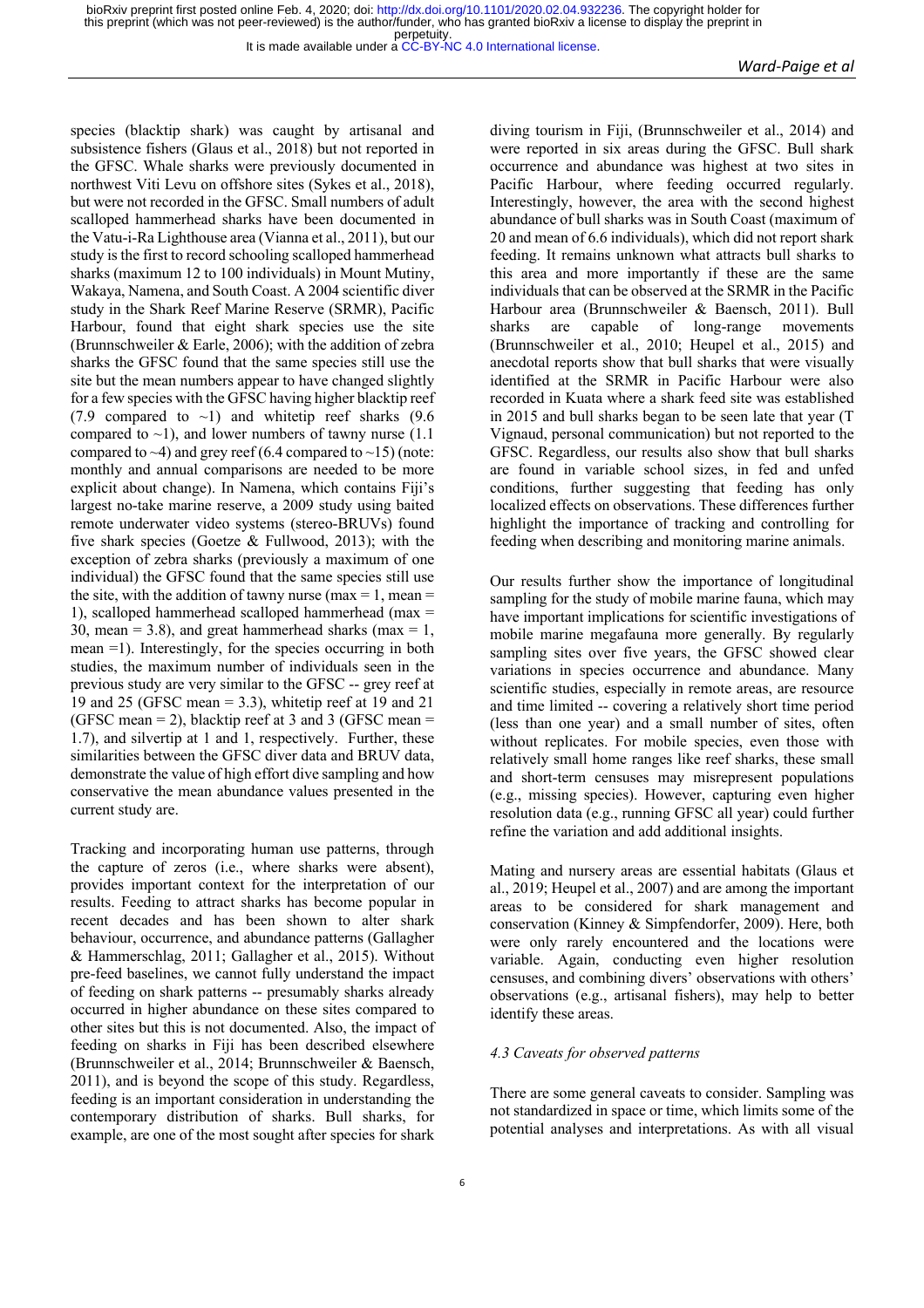censuses, visibility, distance to the animal, and diver experience can affect species detection and identification (Darwall & Dulvy, 1996; Thresher & Gunn, 1986; Ward-Paige, Mills Flemming, et al., 2010) and were not addressed. Some species, populations, and individuals may display more or less avoidance behaviour to scuba divers (Cubero-Pardo et al., 2011; MacNeil et al., 2008) including in shark feeding areas (Brunnschweiler et al., 2014), which can impact the observed species and abundance. Because the exact site locations (to protect people and species) were not reported, we cannot estimate the impact of feeding on adjacent sites -- we would expect proximity and species mobility (e.g., mobility) to be an important factor determining the independence of sites (e.g., if the same individuals are observed in nearby or distant sites and areas). When calculating abundance as the mean school size of each species, we assumed that all sightings were repeated sightings. which underestimates the relative abundances, especially for those that are highly mobile or transient and unlikely to be repeatedly observed. Finally, relative abundance is not expected to reflect true abundance, but rather a proxy of the number of individuals observed in each area, and these values need to be carefully considered with human use patterns that may impact shark behaviour (e.g., feeding). Many of these challenges can be overcome by considering population specific information on home range, residency, and site fidelity, which could help to estimate repeat versus independent sightings and refine relative abundance estimates. We do not yet have this level of detail, but tagging studies, such as those done for bull sharks in the Pacific Harbour area (Brunnschweiler & Barnett, 2013), may help to define this further in the future.

# *4.4 Backdrop for future work*

This first description of the spatial patterns of these 11 shark species across Fiji lays the foundation for further scientific research, conservation, and management design or evaluation.

Our study provides many novel results that could direct future scientific research. Perhaps with the exception of the bull shark, there is currently not enough published work on these 11 species to be able to interpret many of our findings (e.g., what drives the variation in diversity and abundance). Instead, however, our results provide an initial contemporary baseline that may be used to drive further scientific study. For example, collecting photographs of individual animals could be used to investigate mobility (Araujo et al., 2017; Bradshaw et al., 2007; Couturier et al., 2011; Dudgeon et al., 2008) or threats (Bansemer & Bennett, 2008, 2010) across Fiji.

Further, this five-year snapshot of Fiji's sharks may be used to evaluate and compare future populations, such as in response to climate change, fishing, or education and management initiatives. In this case, since Fiji has a long history of fishing sharks we cannot presume that our GFSC provides a natural baseline. However, it does provide a contemporary baseline that may be used to compare with future studies. Given the possibility of exploring seasonal or annual trends with GFSC data, and that we have already documented the expected spatial variability and the commonality of species by site and area, we expect that temporal changes in diversity, occurrence, and abundance could be assessed, which would be valuable for tracking the effects of climate change, fishing, management and conservation strategies.

Given the prevalence of divers seeing sharks, and that both common and rare species are preferred by divers (Huveneers et al., 2017) there is cause to consider conservation and protection measures that ensure longterm sustainability of these species for the industry. This could be particularly important given that the sharks reported in the GFSC match those caught by artisanal and subsistence fishers in the region (Glaus et al., 2015). The key to successfully working with fishing groups towards conservation could be that the majority of the shark catch, which was made by subsistence fishers for local consumption, matches the species associated with dive industry. This means that both the dive tourism industry, and subsistence fishers depend, at least in part, on successfully managed and protected shark populations. We suggest there is a need for strong collaborative efforts between the dive tourism industry and subsistence fisheries, community groups, and managers to effectively manage sharks for long-term healthy populations, such as through commitments made by Fiji to meet national and international conservation goals.

Our results may be key for conservation, management, and policy decisions in Fiji. Fiji has a long history of exploitation and many species have been depleted (Glaus et al., 2015). In response, Fiji has undergone significant changes to management, policy, science, and human use patterns to protect many of these species. At the time of writing, for example, the Ministry is collating available data on shark populations and is committed to shark and ocean conservation through the Convention on Biological Diversity as reflected in the National Biodiversity Strategic Action Plan (HS personal observation) and SDGs. Another feature that has been locally important is the use of traditional or locally managed marine areas, which were previously agreed upon by the few active fishers, chiefs, and communities, and which was subsequently weakened with an increase in populations (Dulvy et al., 2004; Glaus et al., 2015). Recently, however, there have been movements towards identifying unique and special biophysical places that are recognized by local communities (Sykes et al., 2018), and strengthening and supporting locally managed marine areas (Jupiter et al.,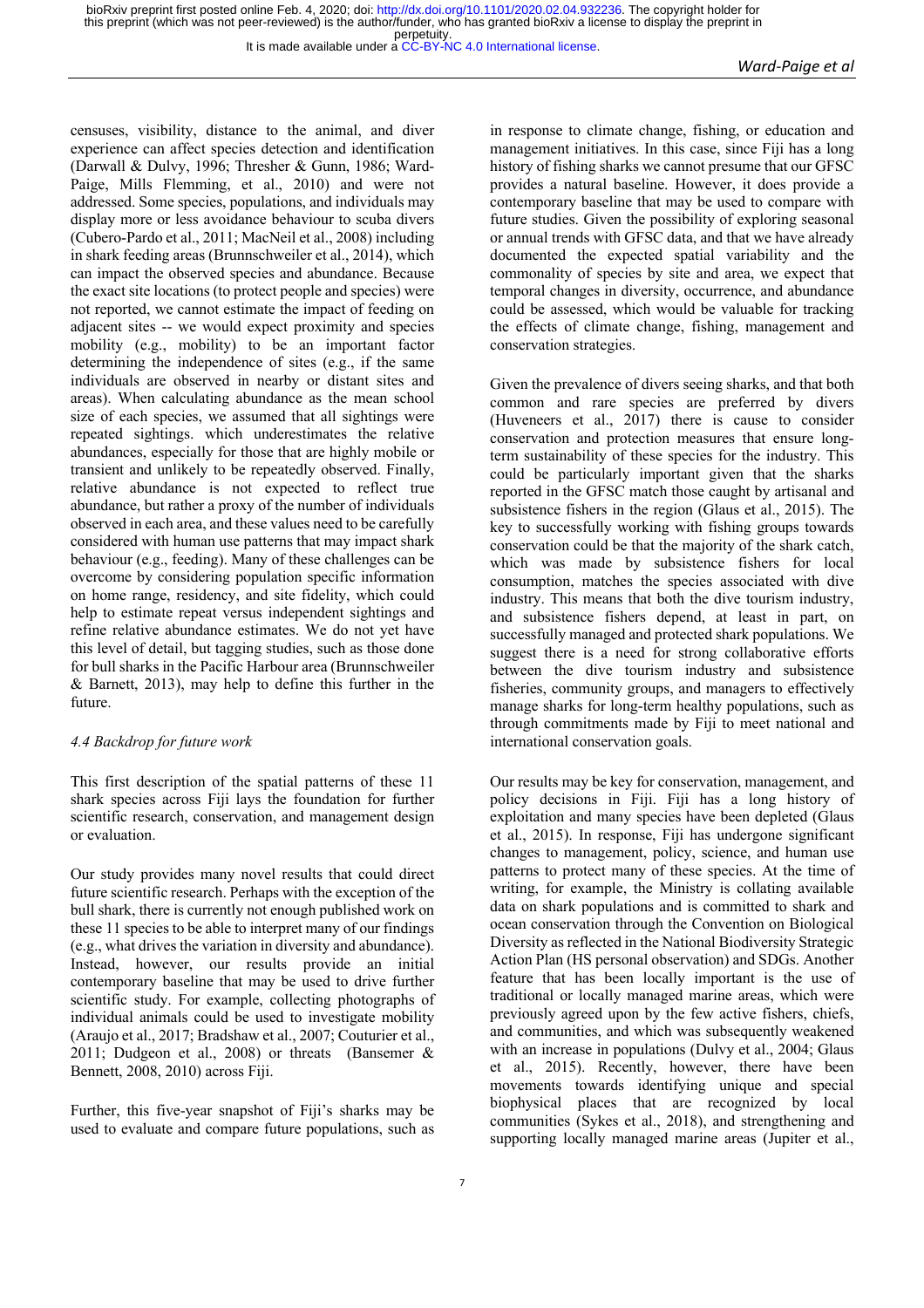2014) to meet various goals to protect sharks and biodiversity (Sykes et al., 2018; Wendt et al., 2018). In many areas, with sharks as a proxy for ecosystem health and management needs, our results may provide the best information for the design of protected areas and conservation strategies, and our methodologies may be adaptable for monitoring these management strategies.

#### *4.5 Impact*

It is widely accepted that public awareness and literacy about the oceans can improve the environment and conservation successes (Costa & Caldeira, 2018; Guest et al., 2015). Involving community leaders and the public in the design of management plans can promote trust and improve legitimacy of management strategies (Dehens & Fanning, 2018; Tonin, 2018). Further, involving the public in data collection, such as through citizen science programs, can improve conservation through local stewardship (Cooper et al., 2007; McKinley et al., 2017). Taken together, building scientific programs that provide opportunities for literacy and participation have added advantages for long-term ocean conservation success.

Our study arose from the need of dive operators to document sharks but reached an international public audience. This multi-year, cross country census of hundreds of dive sites, in collaboration with 39 dive operators, allowed the program to reach divers visiting Fiji from around the world. This reach has value in itself. Although we did not document data about the individual contributors, a previous study estimated that 63,000 divers visit Fiji annually from around the world (Vianna et al., 2011). From these numbers, we estimate that the GFSC captured more than half of all dives made across the country during each census, which suggests that our mission to document these animals may have had a broader education and awareness outcome. It would be ideal to capture this information in future studies, but here the team prioritized simplicity and privacy and opted not to collect personal information.

Programs, like the GFSC, eOceans, and other broad citizen science projects and platforms provide numerous opportunities for individuals and communities to collaborate around mutual interests. In Fiji, approximately 49,000 people (78% of all divers) are engaged in shark diving each year (Vianna et al., 2011) and this provided an opportunity for the dive tourism industry, operators, guides, and scientists to team up to document sharks. Using sharks, we were able to also gather data on other species (e.g., rays and turtles), which are even more data poor in Fiji (not analyzed here). The GFSC also provided an opportunity for cross-community, cross-sector, crossinterest collaboration and has sparked new relationships for future research endeavors.

Finally, each of these additional outcomes, including increasing the number of education and outreach touch point, collaboratively reporting and collecting data, and promoting discussion, awareness, and literacy at the community level and beyond has the potential to contribute to something much larger than the GFSC itself. Through these cross-community and international conversations, we had the opportunity to discuss biodiversity, the need for predators, concerns for sharks and the oceans locally and globally. These added outcomes of the GFSC can tie into much larger goals, beyond describing animal populations. For example, broad participatory science programs like the GFSC and eOceans can help to meet various Aichi Targets (https://www.cbd.int/sp/targets/), such as Targets 1 and 2, which states that "by 2020, at the latest", "...people are aware of the values of biodiversity" and "... biodiversity values have been integrated into national and local development and poverty reduction strategies and planning processes … are being incorporated into national accounting… and reporting systems", or SDG 14.A "...increase scientific knowledge, develop research capacity and transfer marine technology ...to improve ocean health and to enhance the contribution of marine biodiversity", or the UN Decade of Ocean Science for Sustainable Development which aims to "develop the scientific research and innovative technologies that can connect ocean science with the needs of society". In future projects, efforts are needed to begin to measure the success towards these goals.

# **5. Conclusions**

Our study provides the first at-sea account of where these eleven shark species are spending at least part of their time, and therefore adds new insights on the distribution and relative abundance. By aggregating the observations of expert and novice divers (i.e., tourist divers assisted by their dive guides) the Great Fiji Shark Count created an extensive longitudinal dataset on hundreds of dive sites across Fiji. Although there are limitations associated with this type of data the extent of sampling demonstrates the value of collaborative citizen science programs for filling data and knowledge gaps on marine megafauna, and the power of a community to come together to assess the issues that matter to them. These results may be used to prompt new scientific questions, to evaluate or resolve management and policy strategies, or as a contemporary baseline that future populations and human use patterns may be compared against. As well, citizen science programs of this magnitude considerably increase the number of opportunities to exchange knowledge, experience, and ideas between industry and science, while also providing frequent touch points with the broader community (e.g., tourists) to promote education and outreach opportunities on issues affecting the oceans. These social outcomes may help meet various sustainable development and biodiversity conservation goals, and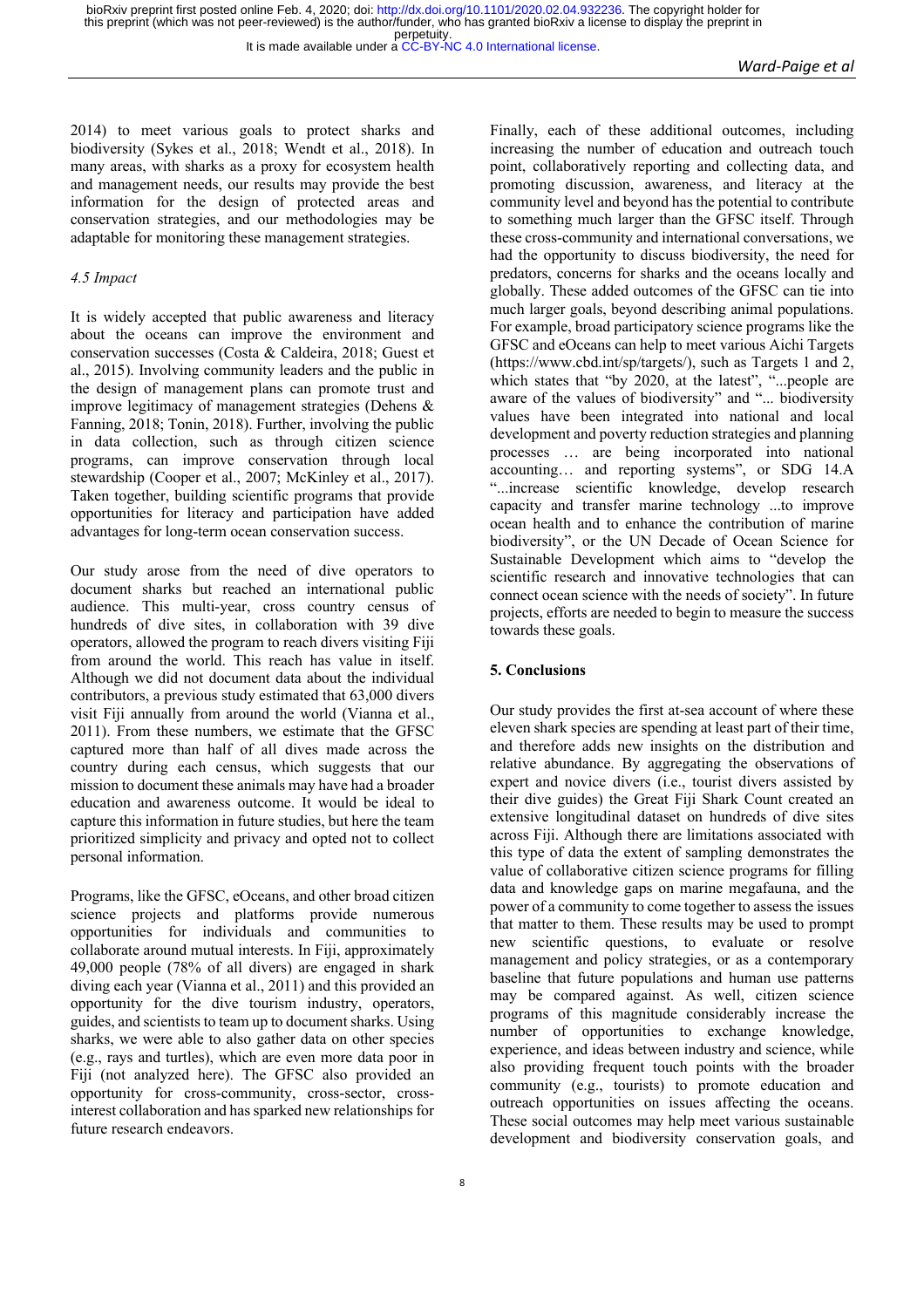9

deserve further inclusion in scientific and management discussions.

#### **Acknowledgements:**

We thank eOceans for data collection, storage, management, analytics, and dissemination, and for in-kind contribution of CWP's time; Marine Ecology Consulting for facilitating, data entry, and collation the GFSC; and M Neumann for initiating and supporting the GFSC. CWP thanks O MacKenzie for support. The following dive shops and operators contributed organizational support and/or observations to the GFSC: Adrenalin Watersports, Aquatrek Beqa, BAD - Beqa Adventure Divers, BAD - Projects Abroad, Barefoot Kuata, Barefoot Manta, Captain Cook Daycruise, Castaway, Dive Adrenalin, Dive Tropex Tokoriki, Diveaway - Hideaway, Dolphin Bay, Frontier Fiji, GVI - Global Vision International, Koro Sun, L'Aventure Dive Centre, Jean Michel Cousteau Resort, Lalati Resort and Spa, Makaira Resort, Mamanucas Environment Society, Matava Eco Resort- Mad Fish Dive Centre, Nai'a Cruises, Naigani Island, Navini Is Resort, Pacific Harbour Fishing Group, Paradise Taveuni, Ra Divers, Reef Safaris - Barefoot Lodge, Reef Safaris (Bounty Island), Reef Safaris (Intercontinental), Reef Safaris (South Seas Island), Reef Safari - Shangri La Fijian Resort, Reef Safaris (Tivua Island), Safari Lodge, School Marine Sciences University South Pacific, SPAD, Storck Cruises, Taveuni Dive, Taveuni Ocean Sports, Tokoriki Diving, Viti Watersports, Volivoli Beach, Waidroka Bay Resort, Wakaya Club & Spa, Wananavu. We also thank A Batibasaga, N Ledua, S Gow, K Brown and C Cokanisiga for logistical support, and The Great Fiji Shark Count sponsors Beqa Adventure Divers, Fiji Ministry of Fisheries, Marine Ecology Consulting (Fiji), Ocean Soaps (Punjas Fiji), Project Aware, Save Our Seas Foundation, Shark Foundation Switzerland, Shark Savers, WWF South Pacific Programme.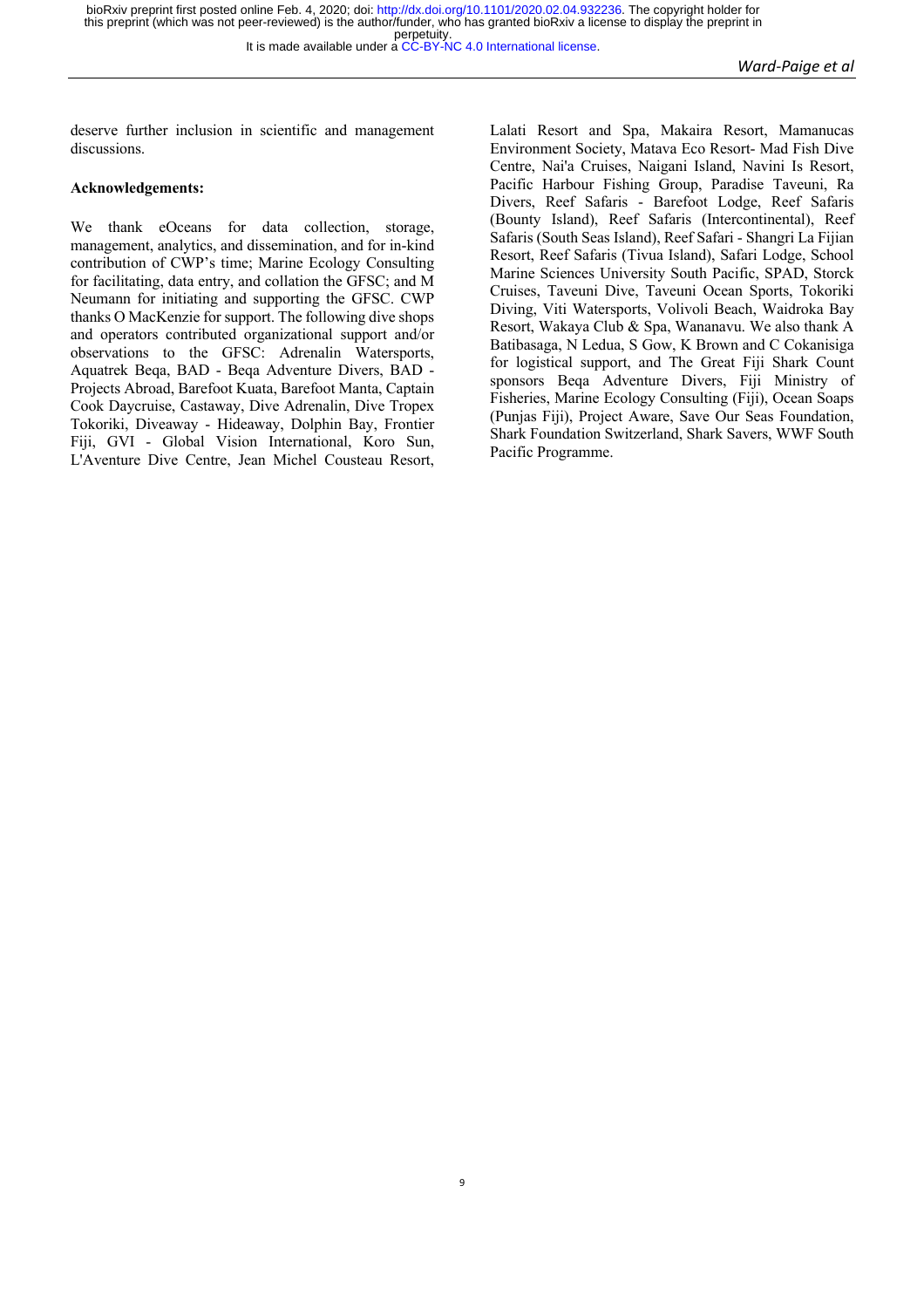It is made available under a [CC-BY-NC 4.0 International license.](http://creativecommons.org/licenses/by-nc/4.0/)

# **Table 1. Summary of effort and shark sightings overall and by area.** Occurrence

and abundance is the mean number without zeros, species richness is the total number of species encountered. For each species in each area, the relative abundance (mean school size without zeros) is shown.

| Area            |     |       | <b>Sites Dives Operators</b> | (dives) | (dives) | <b>Feeding Mating Juveniles</b><br>(dives) | Occurrence | Relative<br>abundance | <b>Species</b> | richness Grey reef | Whitetip<br>reef | Scalloped<br>hammerhead | <b>Blacktip</b><br>reef | <b>Bull</b> | Silvertip | Tawny<br>nurse | Zebra    |            | Great<br>Lemon hammerhead Tiger |  |
|-----------------|-----|-------|------------------------------|---------|---------|--------------------------------------------|------------|-----------------------|----------------|--------------------|------------------|-------------------------|-------------------------|-------------|-----------|----------------|----------|------------|---------------------------------|--|
| Overall         | 592 | 30668 |                              | 3815    | 32      | 1355                                       | 56.1       | 342                   | $_{11}$        | 80.3               | 55.1             | 50.8                    | 49.3                    | 33.2        | 18.9      | 18.2           | 16       | 11.2       |                                 |  |
| Bega Lagoon     | 77  | 2120  | 6                            | 48      |         | $\overline{a}$                             | 53.8       | 18                    |                | 1.9                | 1.9              | O.                      | 2.1                     | 3.9         | 2.5       | 1.6            | 1.8      | 2.5        |                                 |  |
| Coral Coast     | 52  | 1279  |                              | 72      |         |                                            | 49.3       | 25                    |                | 2.2                | 2.4              |                         | 12.5                    |             |           | 1.3            | 1.9      |            |                                 |  |
|                 |     | 235   |                              |         |         |                                            | 64.3       |                       |                | 3.8                | 1.7              | 1.8                     |                         |             |           |                |          |            |                                 |  |
| Gau             |     | 825   |                              |         |         | 181                                        | 71.3       | 27                    |                | 16.9               | 3.9              |                         |                         |             |           |                |          |            |                                 |  |
| Great Astrolabe | 30  | 965   |                              |         |         | 39                                         | 54.0       | 10                    |                | 3.3                | 1.7              |                         |                         |             |           |                |          |            |                                 |  |
| Kuata           | 13  | 406   |                              |         |         |                                            | 80.0       |                       |                |                    | $_{3.5}$         |                         |                         |             |           |                |          |            |                                 |  |
| Lautoka         |     | 166   |                              |         |         |                                            | 10.8       |                       |                |                    |                  |                         |                         |             |           |                |          |            |                                 |  |
| Malolo          | 26  | 376   |                              | 25      |         |                                            | 71.8       |                       |                | 2.3                | 2.2              |                         |                         |             |           |                |          |            |                                 |  |
| Matei           |     | 91    |                              |         |         |                                            | 37.4       |                       |                |                    | 1.6              |                         |                         |             |           |                |          |            |                                 |  |
| Mount Mutiny    |     | 321   |                              |         |         |                                            | 83.2       |                       |                |                    | 1.6              |                         |                         |             |           |                |          |            |                                 |  |
| Naigani         | 49  | 1142  |                              |         |         |                                            | 21.8       |                       |                | 3.1                | 2.3              |                         |                         |             |           |                |          |            |                                 |  |
| Namena          | 16  | 1481  |                              |         |         |                                            | 70.2       |                       |                | 3.3                |                  |                         |                         |             |           |                |          |            |                                 |  |
| Nanuya          | 23  | 415   |                              | 25      |         | 14                                         | 27.5       | 16                    |                | 5.1                |                  |                         | 2.9                     |             |           |                |          |            |                                 |  |
| Naviti          | 29  | 2099  |                              |         |         | 10                                         | 19.7       |                       |                | 3.4                |                  |                         | 1.1                     | 3.6         |           |                |          |            |                                 |  |
| Pacific Harbour |     | 3918  |                              | 3500    | 18      | 928                                        | 98.3       | 50                    |                |                    | 8.3              |                         | 7.6                     | 16.4        | 2.4       |                | $^{1.2}$ |            |                                 |  |
| Rakiraki        | 82  | 1846  |                              |         |         |                                            | 54.4       |                       |                | 1.6                | 1.6              |                         | 1.2                     |             |           |                |          |            |                                 |  |
| Savusavu        | 12  | 132   |                              |         |         |                                            | 86.4       |                       |                | 1.7                | 2.2              |                         |                         |             |           |                |          |            |                                 |  |
| Somosomo        | 50  | 5359  |                              |         |         |                                            | 57.5       | 12                    |                |                    |                  |                         | 1.1                     |             |           |                |          |            |                                 |  |
| South Coast     | 11  | 2028  |                              |         |         | 117                                        | 57.4       | 59                    |                | B.4                |                  | 36.7                    | 1.9                     | 6.6         |           |                |          |            |                                 |  |
| Suva            |     | 12    |                              |         |         |                                            | 50.0       |                       |                |                    |                  |                         |                         |             |           |                |          |            |                                 |  |
| Tokoriki        | 32  | 2054  |                              |         |         |                                            | 32.9       |                       |                |                    |                  |                         |                         |             |           |                |          |            |                                 |  |
| Vatu-i-Ra       | 23  | 1670  |                              |         |         |                                            | 66.0       | 10                    |                |                    |                  |                         |                         |             |           |                |          |            |                                 |  |
| Vuna Reef       | 11  | 236   |                              |         |         |                                            | 85.6       |                       |                |                    | 1.8              |                         |                         |             |           |                |          |            |                                 |  |
| Vuya East       | в   | 418   |                              |         |         |                                            | 32.1       |                       |                | 1.8                | 1.2              |                         |                         |             |           |                |          |            |                                 |  |
| Wakava          | 20  | 1074  |                              |         |         |                                            | 66.5       |                       |                | 1.8                | 1.7              | 1.5                     |                         |             |           |                |          | $^{\circ}$ |                                 |  |

**Table 2. Shark species encountered during the Great Fiji Shark Count (GFSC) with Red List Status according to the International Union for Conservation of Nature (IUCN).** The number of sharks reported overall, by site, and by area are shown and \* show the numbers shown in Figures 2-5.

|                                     |                                                     |                                                      | <b>Total by dive</b> |         |       | <b>Total by site</b> | <b>Total by area</b> |          |
|-------------------------------------|-----------------------------------------------------|------------------------------------------------------|----------------------|---------|-------|----------------------|----------------------|----------|
| <b>Name</b>                         | <b>GFSC Scientific name</b>                         | <b>IUCN Red List Status</b>                          | Number               | Present | Max   | Average*             | Max                  | Average* |
| Whitetip reef                       | Triaenodon obesus                                   | Near Threatened (unknown)                            | 34,246               | 10,632  | 1,293 | 713.6                | 286                  | 55.1     |
| Grey reef                           |                                                     | Carcharhinus amblyrhynchos Near Threatened (unknown) | 27,785               | 4,805   | 750   | 334.1                | 359                  | 80.3     |
| Bull                                | Carcharhinus leucas                                 | Near Threatened (unknown)                            | 54,860               | 3,413   | 187   | 55.1                 | 136                  | 33.2     |
| Blacktip reef                       | Carcharhinus melanopterus                           | Near Threatened (decreasing)                         | 13,503               | 2,116   | 320   | 194.1                | 175                  | 49.3     |
| Tawny nurse                         | Nebrius ferrugineus                                 | Vulnerable (decreasing)                              | 3,415                | 935     | 86    | 46                   | 61                   | 18.2     |
| Scalloped hammerhead Sphyrna lewini |                                                     | Critically Endangered (decreasing)                   | 10,626               | 458     | 298   | 166.3                | 161                  | 50.8     |
| Lemon                               | Negaprion acutidens                                 | Vulnerable (decreasing)                              | 890                  | 328     | 26    | 14.2                 | 23                   | 11.2     |
| Silvertip                           | Carcharhinus albimarginatus Vulnerable (decreasing) |                                                      | 634                  | 286     | 76    | 53.1                 | 59                   | 18.9     |
| Leopard/Zebra                       | Stegostoma fasciatum                                | Endangered (decreasing)                              | 266                  | 167     | 37    | 30.1                 | 23                   | 16       |
| Tiger                               | Galeocerdo cuvier                                   | Near Threatened (decreasing)                         | 60                   | 55      | 13    | 8.7                  | 8                    | 4.1      |
| Great hammerhead                    | Sphyrna mokarran                                    | Critically Endangered (decreasing)                   | 19                   | 19      |       |                      |                      |          |
| <b>Total</b>                        |                                                     |                                                      | 146.304              | 23,214  | 3,092 | 1,621.30             | 1,296                | 342.1    |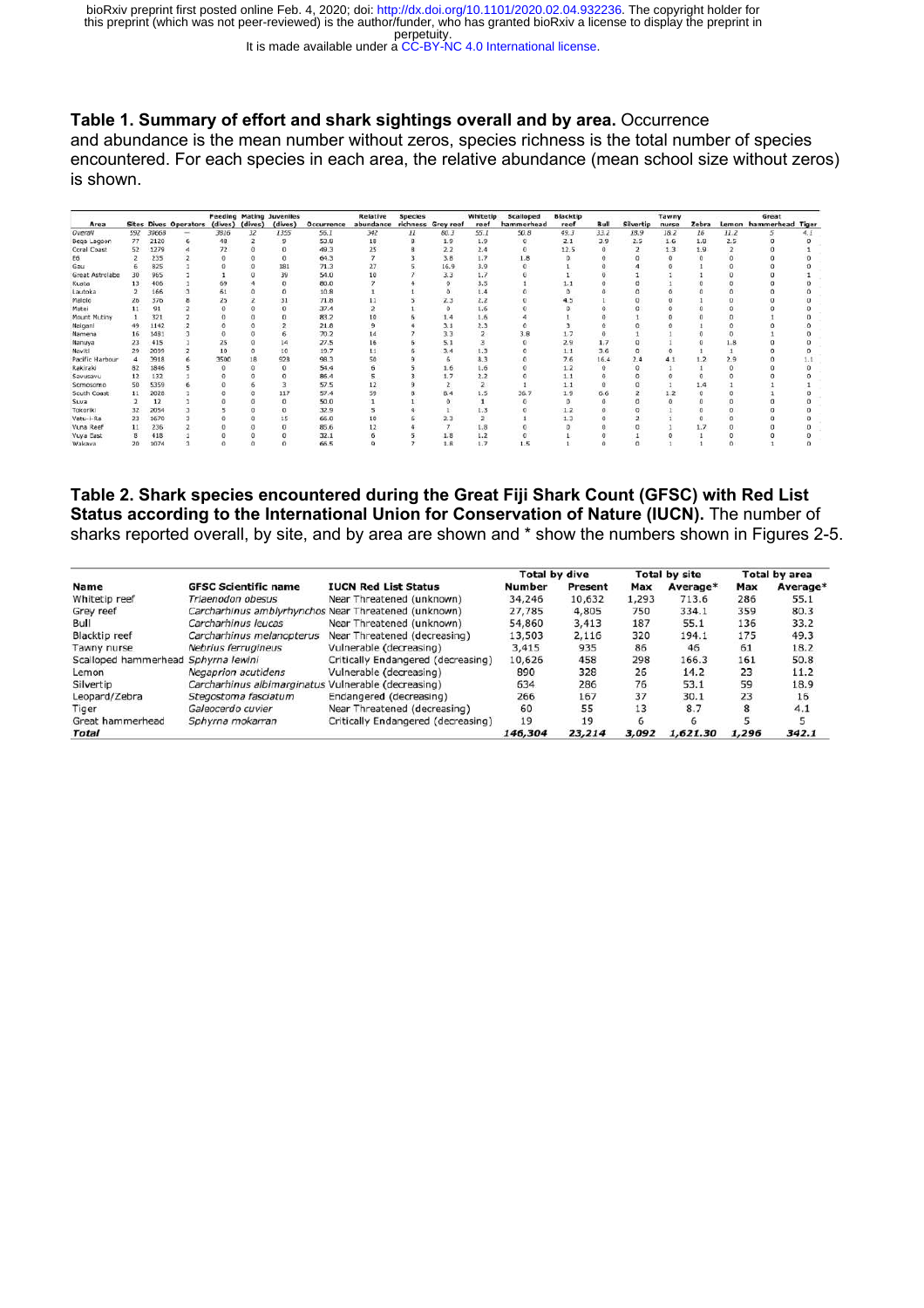It is made available under a [CC-BY-NC 4.0 International license.](http://creativecommons.org/licenses/by-nc/4.0/) perpetuity. this preprint (which was not peer-reviewed) is the author/funder, who has granted bioRxiv a license to display the preprint in bioRxiv preprint first posted online Feb. 4, 2020; doi: [http://dx.doi.org/10.1101/2020.02.04.932236.](http://dx.doi.org/10.1101/2020.02.04.932236) The copyright holder for



the number of operators sampling in each area.

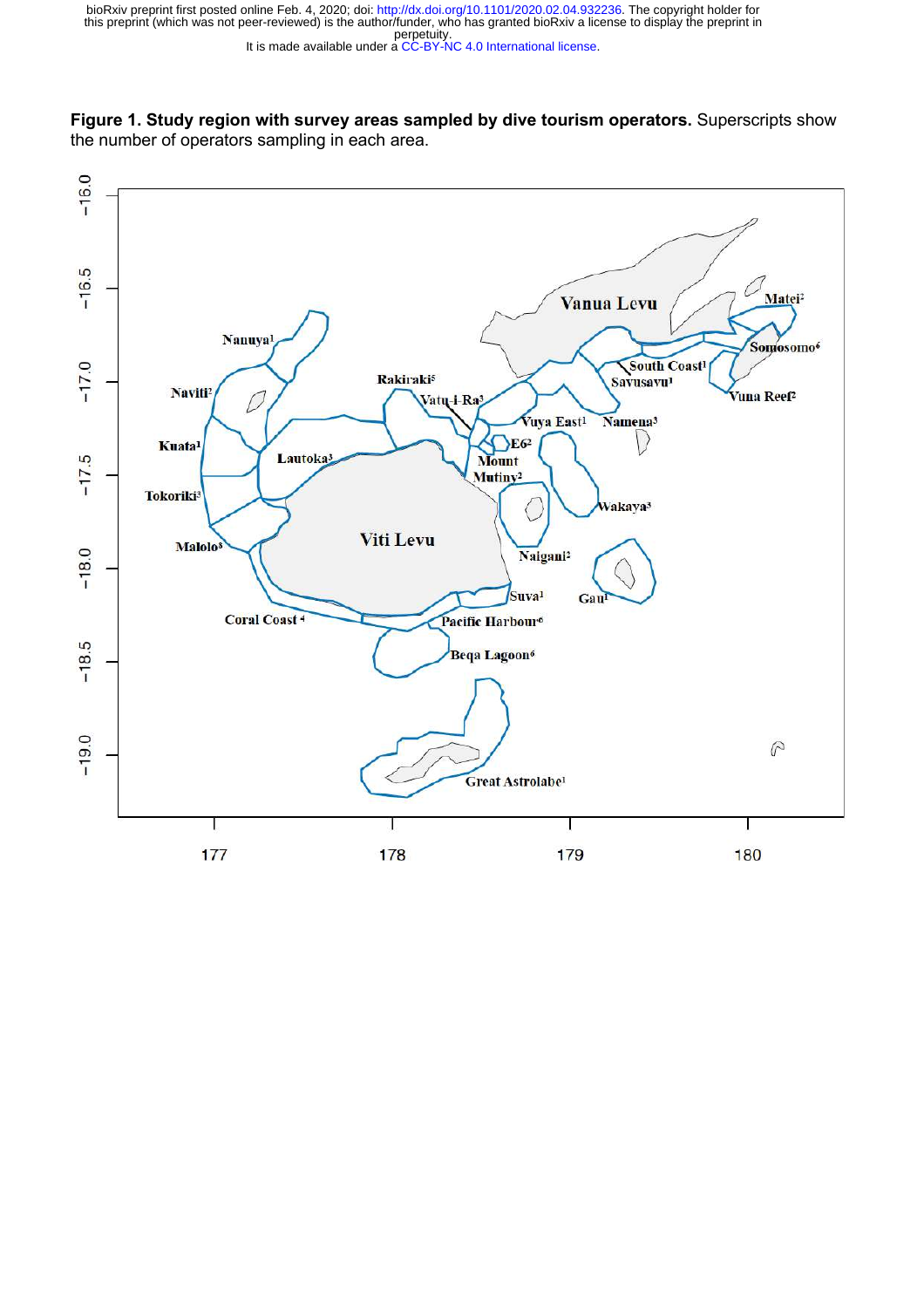**Figure 2. Site specific effort and overall shark occurrence.** Shown is shark (a) richness (number of species), (b) occurrence (percent of dives where sharks were encountered), and (c) abundance (mean school size summed across all species). Circle size represents the total number of dives (1- 3320) and + are shark feeding sites. For confidentiality reasons, actual site locations are obscured (jittered). Polygons show areas, as specified in Figure 1. Insets show the trend between site-level effort and shark sightings, with feed sites indicated in red and line indicates *loess()* smoothing function.

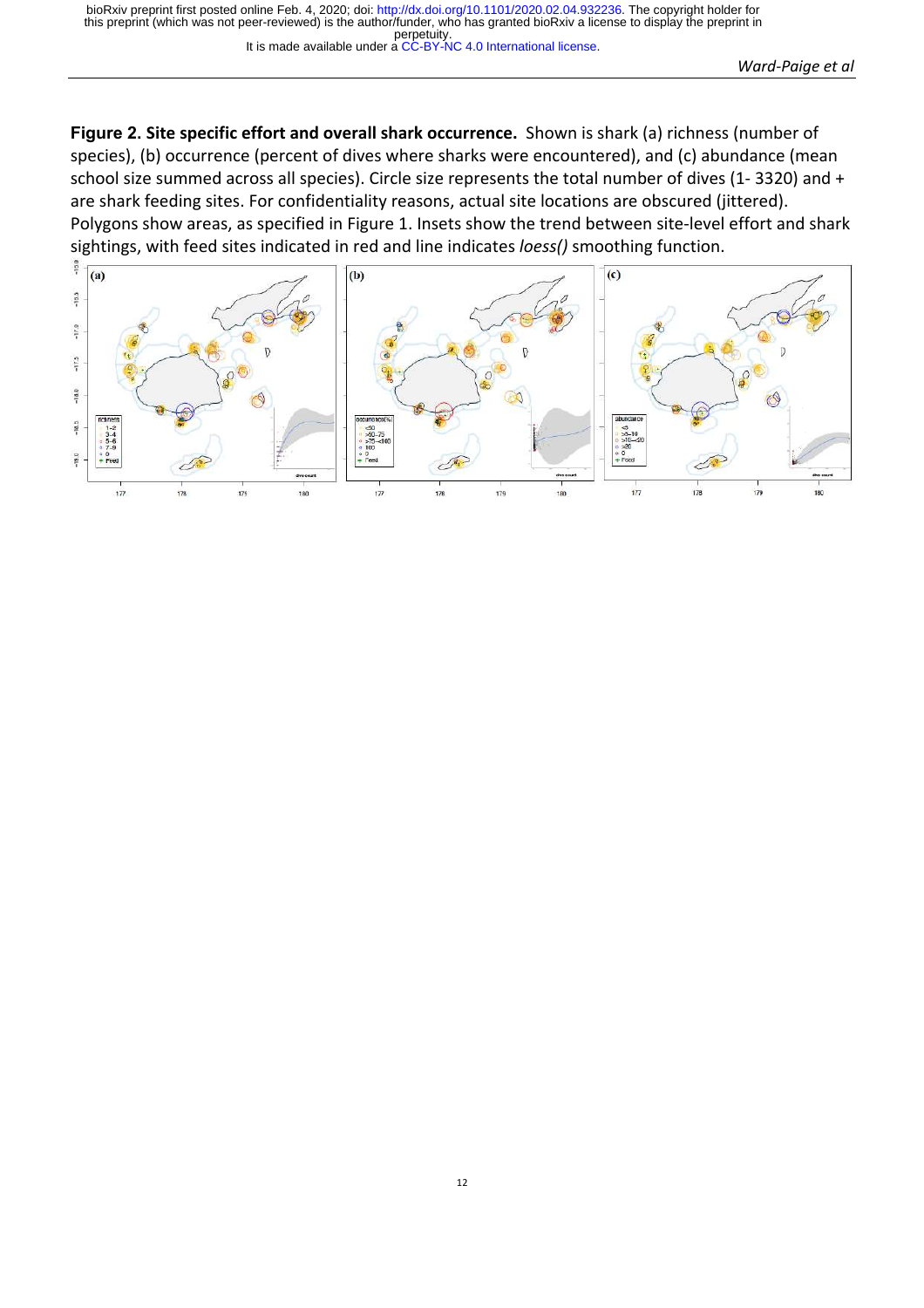

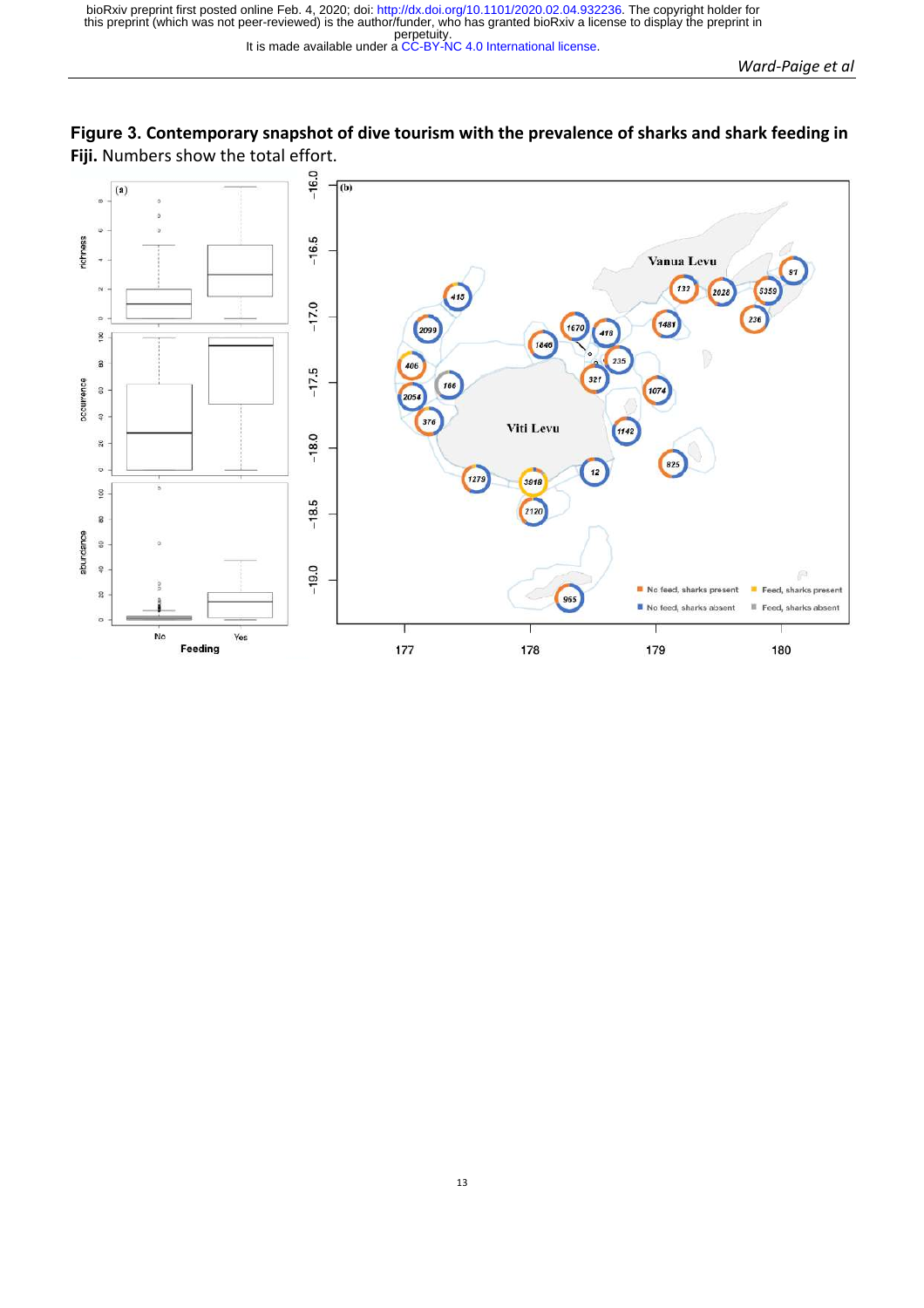**Figure 4. Shark species sighting frequency by area.** Segments show the species percentage compared to all shark sightings and segment length is the combined total. Numbers show the total effort.

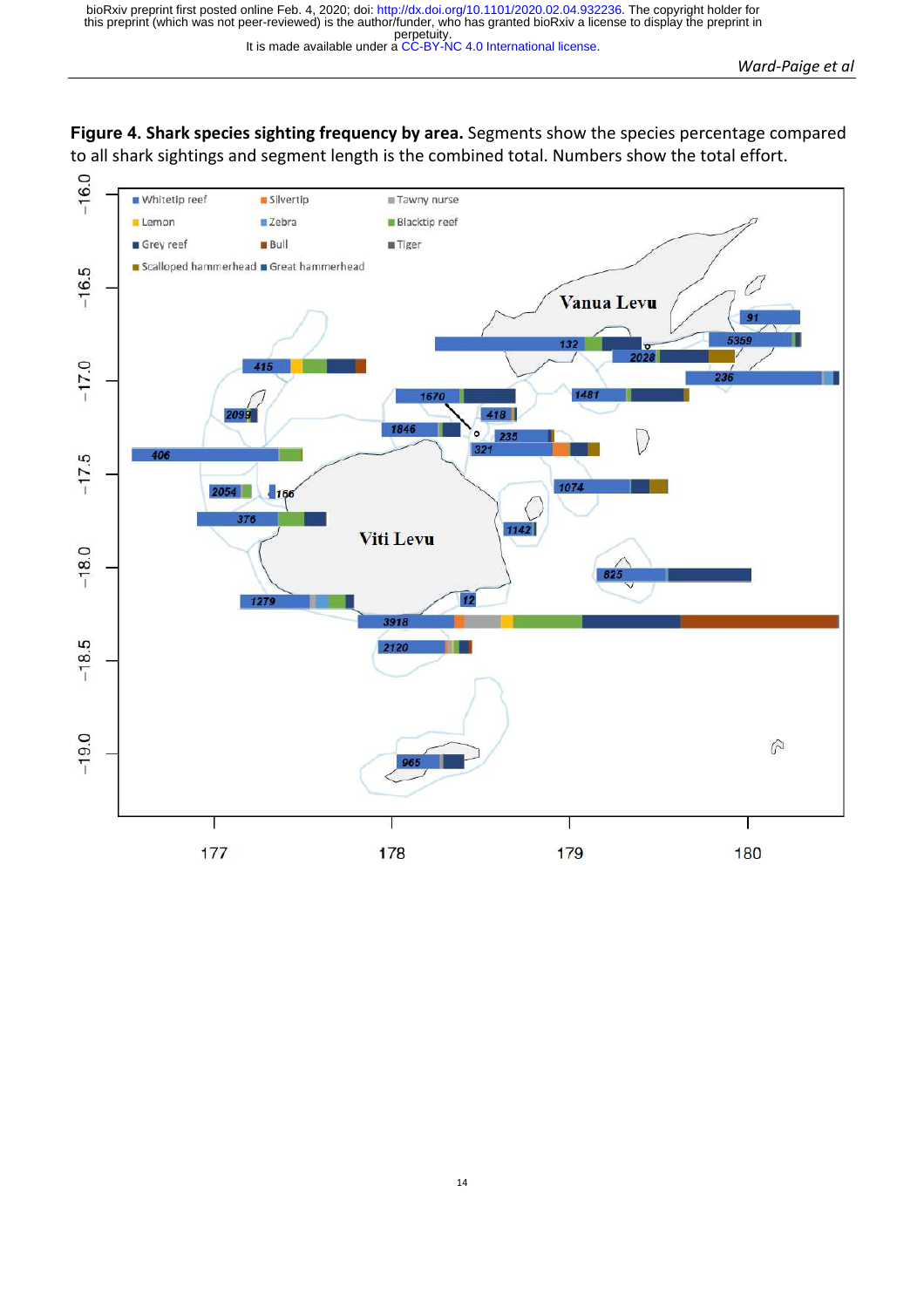**Figure 5. Shark species relative abundance (max/avg school size) by area.** Segments show the species percentage compared to all shark sightings and segment length is the combined total. Numbers show

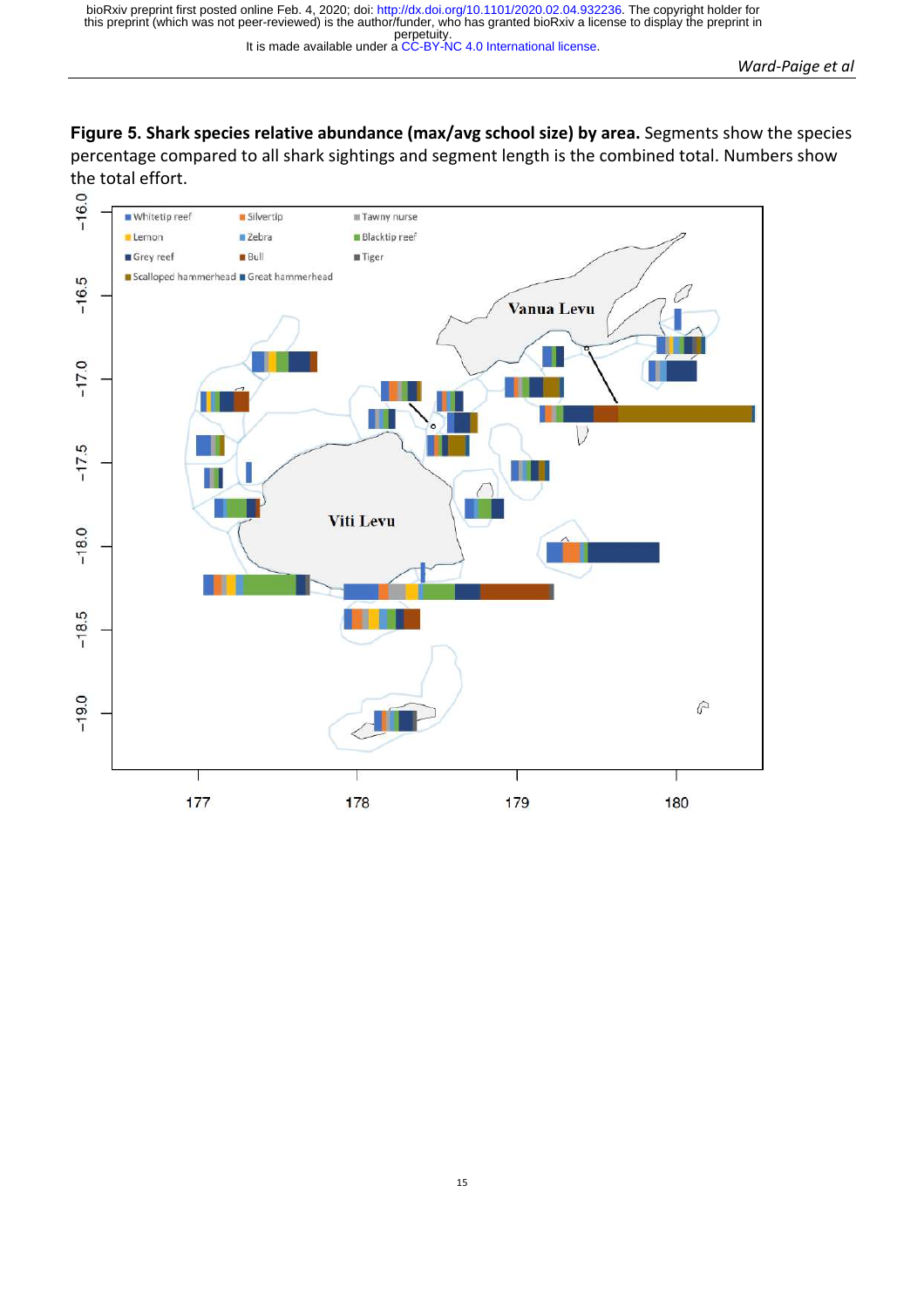It is made available under a [CC-BY-NC 4.0 International license.](http://creativecommons.org/licenses/by-nc/4.0/)

#### **References**

Araujo, G., Snow, S., So, C. L., Labaja, J., Murray, R., Colucci, A., & Ponzo, A. (2017). Population structure, residency patterns and movements of whale sharks in Southern Leyte, Philippines: results from dedicated photo-ID and citizen science. Aquatic Conservation: Marine and Freshwater Ecosystems, 27(1), 237–252. http://onlinelibrary.wiley.com/doi/10.1002/aqc.2636/full

Bansemer, C. S., & Bennett, M. B. (2008). Multi-year validation of photographic identification of grey nurse sharks, *Carcharias taurus*, and applications for noninvasive conservation research. Marine and Freshwater Research, 59(4), 322–331. https://doi.org/10.1071/MF07184

Bansemer, C. S., & Bennett, M. B. (2010). Retained fishing gear and associated injuries in the east Australian grey nurse sharks (*Carcharias taurus*): implications for population recovery. Marine and Freshwater Research, 61(1), 97–103. https://doi.org/10.1071/MF08362

Beaver, D., & Keily, T. (2015). The scuba dive industry in Australia: Towards estimates of economic size and impact. Centre for Conservation Geography.

Block, B. A., Jonsen, I. D., Jorgensen, S. J., Winship, A. J., Shaffer, S. A., Bograd, S. J., Hazen, E. L., Foley, D. G., Breed, G. A., Harrison, A.-L., Ganong, J. E., Swithenbank, A., Castleton, M., Dewar, H., Mate, B. R., Shillinger, G. L., Schaefer, K. M., Benson, S. R., Weise, M. J., … Costa, D. P. (2011). Tracking apex marine predator movements in a dynamic ocean. Nature, 475(7354), 86–90. https://doi.org/10.1038/nature10082

Bradley, D., Conklin, E., Papastamatiou, Y. P., McCauley, D. J., Pollock, K., Pollock, A., Kendall, B. E., Gaines, S. D., & Caselle, J. E. (2017). Resetting predator baselines in coral reef ecosystems. Scientific Reports, 7, 43131. https://doi.org/10.1038/srep43131

Bradshaw, C. J. A., Mollet, H. F., & Meekan, M. G. (2007). Inferring population trends for the world's largest fish from mark-recapture estimates of survival. The Journal of Animal Ecology, 76(3), 480–489. https://doi.org/10.1111/j.1365-2656.2006.01201.x

Brunnschweiler, J. M., Abrantes, K. G., & Barnett, A. (2014). Long-term changes in species composition and relative abundances of sharks at a provisioning site. PloS One, 9(1), e86682.

https://doi.org/10.1371/journal.pone.0086682

Brunnschweiler, J. M., & Baensch, H. (2011). Seasonal and long-term changes in relative abundance of bull sharks from a tourist shark feeding site in Fiji. PloS One, 6(1), e16597. https://doi.org/10.1371/journal.pone.0016597

Brunnschweiler, J. M., & Barnett, A. (2013). Opportunistic visitors: long-term behavioural response of bull sharks to food provisioning in Fiji. PloS One, 8(3), e58522. https://doi.org/10.1371/journal.pone.0058522

Brunnschweiler, J. M., & Earle, J. L. (2006). A contribution to marine life conservation efforts in the South Pacific: The Shark Reef Marine Reserve, Fiji. Cybium, 30(4), 133–139. http://www.jostimages.com/fiji-sharkproject/brunnschweiler\_en.pdf

Carpenter, K. E., Abrar, M., Aeby, G., Aronson, R. B., Banks, S., Bruckner, A., Chiriboga, A., Cortés, J., Delbeek, J. C., Devantier, L., Edgar, G. J., Edwards, A. J., Fenner, D., Guzmán, H. M., Hoeksema, B. W., Hodgson, G., Johan, O., Licuanan, W. Y., Livingstone, S. R., … Wood, E. (2008). One-third of reef-building corals face elevated extinction risk from climate change and local impacts. Science, 321(5888), 560–563.

https://doi.org/10.1126/science.1159196

Cigliano, J. A., & Ballard, H. L. (2017). Citizen Science for Coastal and Marine Conservation. Routledge. https://market.android.com/details?id=bookxjQ8DwAAQBAJ

Cooper, C., Dickinson, J., Phillips, T., & Bonney, R. (2007). Citizen Science as a Tool for Conservation in Residential Ecosystems. Ecology and Society, 12(2). https://doi.org/10.5751/ES-02197-120211

Costa, S., & Caldeira, R. (2018). Bibliometric analysis of ocean literacy: An underrated term in the scientific literature. Marine Policy, 87, 149–157. https://doi.org/10.1016/j.marpol.2017.10.022

Costello, C., Ovando, D., Clavelle, T., Strauss, C. K., Hilborn, R., Melnychuk, M. C., Branch, T. A., Gaines, S. D., Szuwalski, C. S., Cabral, R. B., Rader, D. N., & Leland, A. (2016). Global fishery prospects under contrasting management regimes. Proceedings of the National Academy of Sciences of the United States of America, 113(18), 5125–5129.

https://doi.org/10.1073/pnas.1520420113

Côté, I. M., Green, S. J., & Hixon, M. A. (2013). Predatory fish invaders: Insights from Indo-Pacific lionfish in the western Atlantic and Caribbean. Biological Conservation, 164, 50–61. https://doi.org/10.1016/j.biocon.2013.04.014

Couturier, L. I. E., Jaine, F. R. A., Townsend, K. A.,

Weeks, S. J., Richardson, A. J., & Bennett, M. B. (2011). Distribution, site affinity and regional movements of the manta ray, *Manta alfredi* (Krefft, 1868), along the east coast of Australia. Marine and Freshwater Research, 62(6), 628–637. https://doi.org/10.1071/MF10148

Cubero-Pardo, P., Herrón, P., & González-Pérez, F. (2011). Shark reactions to scuba divers in two marine protected areas of the Eastern Tropical Pacific. Aquatic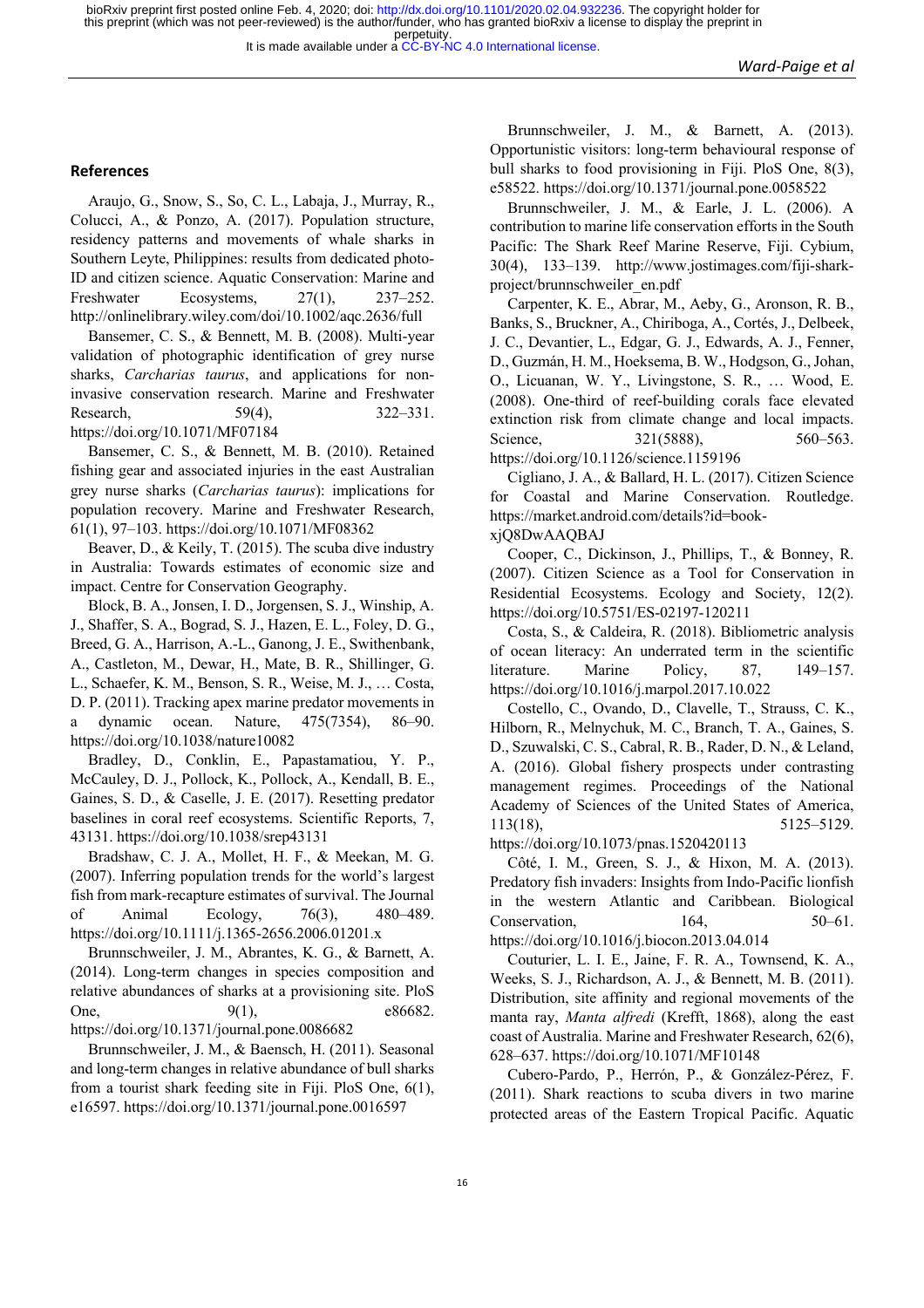Conservation: Marine and Freshwater Ecosystems, 21(3), 239–246. https://doi.org/10.1002/aqc.1189

Darwall, W. R. T., & Dulvy, N. K. (1996). An evaluation of the suitability of non-specialist volunteer researchers for coral reef fish surveys. Mafia Island, Tanzania — A case study. Biological Conservation, 78(3), 223–231. https://doi.org/10.1016/0006-3207(95)00147-6

Dehens, L. A., & Fanning, L. M. (2018). What counts in making marine protected areas (MPAs) count? The role of legitimacy in MPA success in Canada. Ecological Indicators, 86, 45–57. https://doi.org/10.1016/j.ecolind.2017.12.026

Dudgeon, C. L., Noad, M. J., & Lanyon, J. M. (2008). Abundance and demography of a seasonal aggregation of zebra sharks Stegostoma fasciatum. Marine Ecology Progress Series, 368, 269–281. https://doi.org/10.3354/meps07581

Dulvy, N. K., & Forrest, R. E. (2012). Life Histories, Population Dynamics, and Extinction Risks in Chondrichthyans. In Jeffrey C. Carrier, John A. Musick, Michael R. Heithaus (Ed.), Biology of Sharks and Their Relatives, Second Edition (pp. 639–679). CRC Press. https://doi.org/10.1201/9781420080483-c17

Dulvy, N. K., Fowler, S. L., Musick, J. A., Cavanagh, R. D., Kyne, P. M., Harrison, L. R., Carlson, J. K., Davidson, L. N., Fordham, S. V., Francis, M. P., Pollock, C. M., Simpfendorfer, C. A., Burgess, G. H., Carpenter, K. E., Compagno, L. J., Ebert, D. A., Gibson, C., Heupel, M. R., Livingstone, S. R., … White, W. T. (2014). Extinction risk and conservation of the world's sharks and rays. eLife, 3, e00590. https://doi.org/10.7554/eLife.00590

Follett, R., & Strezov, V. (2015). An Analysis of Citizen Science Based Research: Usage and Publication Patterns. PloS One,  $10(11)$ , e0143687. https://doi.org/10.1371/journal.pone.0143687

Fritz, S., See, L., Carlson, T., Haklay, M. (muki), Oliver, J. L., Fraisl, D., Mondardini, R., Brocklehurst, M., Shanley, L. A., Schade, S., Wehn, U., Abrate, T., Anstee, J., Arnold, S., Billot, M., Campbell, J., Espey, J., Gold, M., Hager, G., … West, S. (2019). Citizen science and the United Nations Sustainable Development Goals. Nature Sustainability, 2(10), 922–930. https://doi.org/10.1038/s41893-019-0390- 3

Gallagher, A. J., & Hammerschlag, N. (2011). Global shark currency: the distribution, frequency, and economic value of shark ecotourism. Current Issues in Tourism, 14(8), 797–812.

https://doi.org/10.1080/13683500.2011.585227

Gallagher, A. J., Vianna, G. M. S., Papastamatiou, Y. P., Macdonald, C., Guttridge, T. L., & Hammerschlag, N. (2015). Biological effects, conservation potential, and research priorities of shark diving tourism. Biological

Conservation, 184, 365–379. https://doi.org/10.1016/j.biocon.2015.02.007

Glaus, K. B. J., Adrian-Kalchhauser, I., Burkhardt-Holm, P., White, W. T., & Brunnschweiler, J. M. (2015). Characteristics of the shark fisheries of Fiji. Scientific Reports, 5, 17556. https://doi.org/10.1038/srep17556

Glaus, K. B. J., Adrian-Kalchhauser, I., Piovano, S., Appleyard, S. A., Brunnschweiler, J. M., & Rico, C. (2018). Fishing for profit or food? Socio-economic drivers and fishers' attitudes towards sharks in Fiji. Marine Policy. https://doi.org/10.1016/j.marpol.2018.11.037

Glaus, K. B. J., Brunnschweiler, J. M., Piovano, S., Mescam, G., Genter, F., Fluekiger, P., & Rico, C. (2019). Essential waters: Young bull sharks in Fiji's largest riverine system. Ecology and Evolution, 9(13), 7574–7585. https://doi.org/10.1002/ece3.5304

Goetze, J. S., & Fullwood, L. A. F. (2013). Fiji's largest marine reserve benefits reef sharks. Coral Reefs , 32(1), 121–125. https://doi.org/10.1007/s00338-012-0970-4

Govan, H., Aalbersberg, W., Tawake, A., & Parks, J. (2008). Locally managed marine areas: A guide to supporting Community-Based Adaptive Management. The Locally-Managed Marine Area Network.

Guest, H., Lotze, H. K., & Wallace, D. (2015). Youth and the sea: Ocean literacy in Nova Scotia, Canada. Marine Policy, 58, 98–107. https://doi.org/10.1016/j.marpol.2015.04.007

Halpern, B. S., Frazier, M., Potapenko, J., Casey, K. S.,

Koenig, K., Longo, C., Lowndes, J. S., Rockwood, R. C., Selig, E. R., Selkoe, K. A., & Walbridge, S. (2015). Spatial and temporal changes in cumulative human impacts on the world's ocean. Nature Communications, 6, 7615. https://doi.org/10.1038/ncomms8615

Halpern, B. S., Walbridge, S., Selkoe, K. A., Kappel, C. V., Micheli, F., D'Agrosa, C., Bruno, J. F., Casey, K. S., Ebert, C., Fox, H. E., Fujita, R., Heinemann, D., Lenihan, H. S., Madin, E. M. P., Perry, M. T., Selig, E. R., Spalding, M., Steneck, R., & Watson, R. (2008). A global map of human impact on marine ecosystems. Science, 319(5865), 948–952. https://doi.org/10.1126/science.1149345

Heupel, M. R., Carlson, J. K., & Simpfendorfer, C. A. (2007). Shark nursery areas: concepts, definition, characterization and assumptions. Marine Ecology Progress Series, 337, 287–297. https://doi.org/10.3354/meps337287

Hind-Ozan, E., Pecl, G., & Ward-Paige, C. A. (2017). Citizen Science, Communication to the Broader Public and Trust Building. In J. A. Cigliano & H. L. Ballard (Eds.), Citizen Science for Marine and Coastal Conservation. Taylor and Francis.

Hoegh-Guldberg, O., Mumby, P. J., Hooten, A. J., Steneck, R. S., Greenfield, P., Gomez, E., Harvell, C. D., Sale, P. F., Edwards, A. J., Caldeira, K., Knowlton, N.,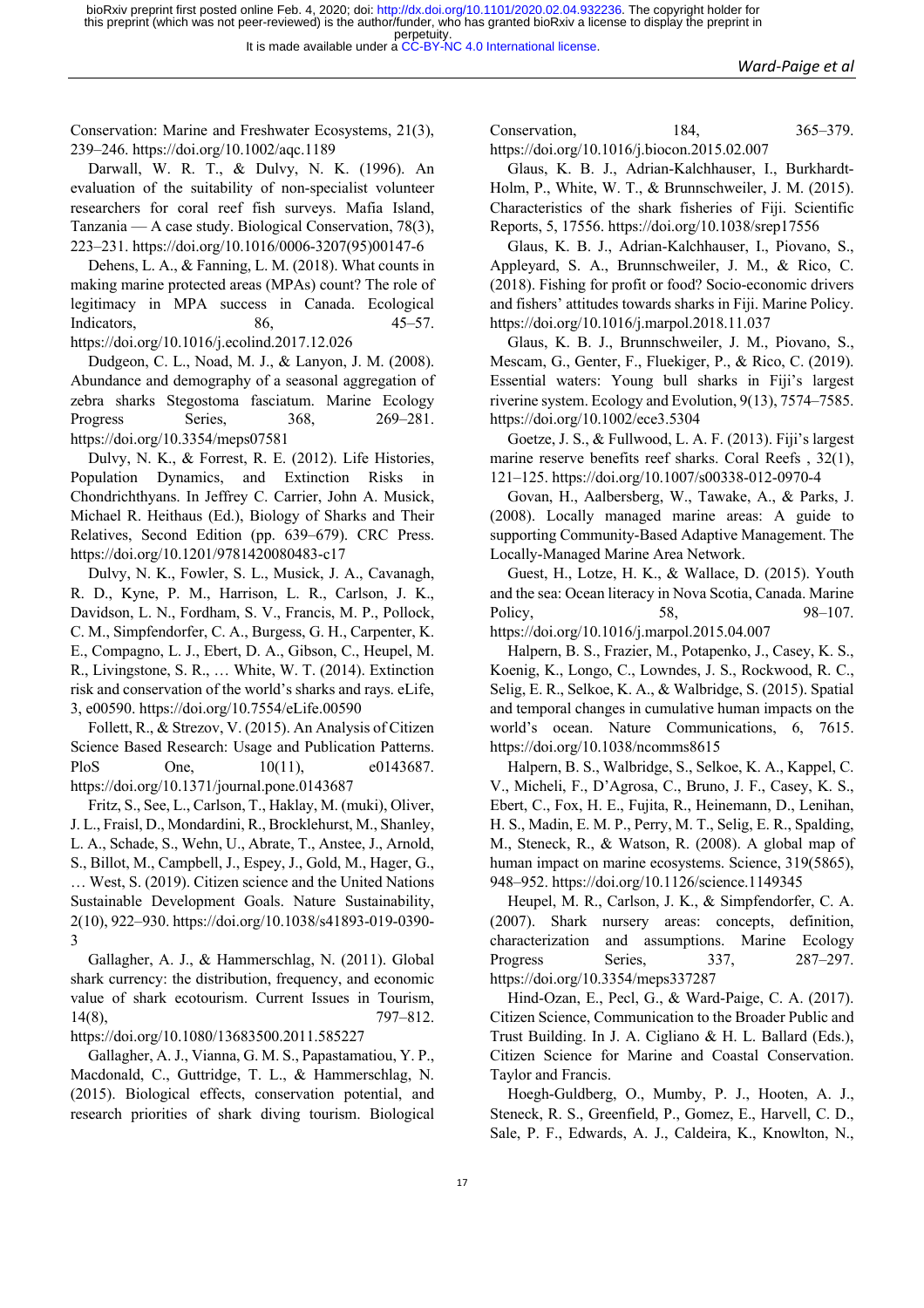Eakin, C. M., Iglesias-Prieto, R., Muthiga, N., Bradbury, R. H., Dubi, A., & Hatziolos, M. E. (2007). Coral reefs under rapid climate change and ocean acidification. Science, 318(5857), 1737–1742. https://doi.org/10.1126/science.1152509

Huveneers, C., Meekan, M. G., Apps, K., Ferreira, L. C., Pannell, D., & Vianna, G. M. S. (2017). The economic value of shark-diving tourism in Australia. Reviews in Fish Biology and Fisheries, 27(3), 665–680. https://doi.org/10.1007/s11160-017-9486-x

Jambeck, J. R., & Johnsen, K. (2015). Citizen-Based Litter and Marine Debris Data Collection and Mapping. Computing in Science Engineering, 17(4), 20–26. https://doi.org/10.1109/MCSE.2015.67

Jupiter, S. D., Cohen, P. J., Weeks, R., Tawake, A., & Govan, H. (2014). Locally-managed marine areas: multiple objectives and diverse strategies. Pacific Conservation Biology: A Journal Devoted to Conservation and Land Management in the Pacific Region, 20(2), 165–179. https://doi.org/10.1071/pc140165

Kinney, M. J., & Simpfendorfer, C. A. (2009). Reassessing the value of nursery areas to shark conservation and management. Conservation Letters, 2(2), 53–60. https://doi.org/10.1111/j.1755-263X.2008.00046.x

Last, P. R., White, W. T., Gledhill, D. C., Hobday, A. J., Brown, R., Edgar, G. J., & Pecl, G. (2011). Long-term shifts in abundance and distribution of a temperate fish fauna: a response to climate change and fishing practices. Global Ecology and Biogeography: A Journal of Macroecology,  $20(1)$ ,  $58-72$ . http://onlinelibrary.wiley.com/doi/10.1111/j.1466- 8238.2010.00575.x/full

Lawrence, A. J., Budziak, A., Campbell, I., Cornish, A., Ender, I., Jeffries, B., Kanstinger, P., Macdonald, C., Marston, J., Stevens, G., & Ward-Paige, C. A. (2016). Responsible Shark & Ray Tourism: A Guide to Best Practice. Gland, Switzerland: WWF, and Rancho Santa Margarita, USA: Project AWARE and Dorset, UK: Manta Trust. .

Lewison, R. L., Crowder, L. B., Wallace, B. P., Moore, J. E., Cox, T., Zydelis, R., McDonald, S., DiMatteo, A., Dunn, D. C., Kot, C. Y., Bjorkland, R., Kelez, S., Soykan, C., Stewart, K. R., Sims, M., Boustany, A., Read, A. J., Halpin, P., Nichols, W. J., & Safina, C. (2014). Global patterns of marine mammal, seabird, and sea turtle bycatch reveal taxa-specific and cumulative megafauna hotspots. Proceedings of the National Academy of Sciences of the United States of America, 111(14), 5271–5276. https://doi.org/10.1073/pnas.1318960111

Lotze, H. K., Lenihan, H. S., Bourque, B. J., Bradbury, R. H., Cooke, R. G., Kay, M. C., Kidwell, S. M., Kirby, M. X., Peterson, C. H., & Jackson, J. B. C. (2006). Depletion, degradation, and recovery potential of estuaries and coastal

seas. Science, 312(5781), 1806–1809. https://doi.org/10.1126/science.1128035

MacNeil, M. A., Graham, N. A. J., Conroy, M. J., Fonnesbeck, C. J., Polunin, N. V. C., Rushton, S. P., Chabanet, P., & McClanahan, T. R. (2008). Detection heterogeneity in underwater visual-census data. Journal of Fish Biology, 73(7), 1748–1763. https://doi.org/10.1111/j.1095-8649.2008.02067.x

McKinley, D. C., Miller-Rushing, A. J., Ballard, H. L., Bonney, R., Brown, H., Cook-Patton, S. C., Evans, D. M., French, R. A., Parrish, J. K., Phillips, T. B., Ryan, S. F., Shanley, L. A., Shirk, J. L., Stepenuck, K. F., Weltzin, J. F., Wiggins, A., Boyle, O. D., Briggs, R. D., Chapin, S. F., … Soukup, M. A. (2017). Citizen science can improve conservation science, natural resource management, and environmental protection. Biological Conservation, 208, 15–28. https://doi.org/10.1016/j.biocon.2016.05.015

National Oceanic and Atmospheric Administration (NOAA), Office for Coastal Management. (2019). NOAA Report on the U.S. Ocean and Great Lakes Economy. NOAA Office for Coastal Management. https://coast.noaa.gov/data/digitalcoast/pdf/econreport.pdf

Oliver, E., Donat, M. G., Burrows, M. T., Moore, P. J., Smale, D. A., Alexander, L. V., Benthuysen, J. A., Feng, M., Sen Gupta, A., Hobday, A. J., Holbrook, N. J., Perkins-Kirkpatrick, S. E., Scannell, H. A., Straub, S. C., & Wernberg, T. (2018). Longer and more frequent marine heatwaves over the past century. Nature Communications, 9(1), 1324. https://doi.org/10.1038/s41467-018-03732-9

Oliver, S., Braccini, M., Newman, S. J., & Harvey, E. S. (2015). Global patterns in the bycatch of sharks and rays. Marine Policy, 54, 86–97. https://doi.org/10.1016/j.marpol.2014.12.017

O'Malley, M. P., Lee-Brooks, K., & Medd, H. B. (2013). The global economic impact of manta ray watching tourism. PloS One, 8(5), e65051. https://doi.org/10.1371/journal.pone.0065051

Pecl, G. T., Araújo, M. B., Bell, J. D., Blanchard, J., Bonebrake, T. C., Chen, I.-C., Clark, T. D., Colwell, R. K., Danielsen, F., Evengård, B., Falconi, L., Ferrier, S., Frusher, S., Garcia, R. A., Griffis, R. B., Hobday, A. J., Janion-Scheepers, C., Jarzyna, M. A., Jennings, S., … Williams, S. E. (2017). Biodiversity redistribution under climate change: Impacts on ecosystems and human wellbeing. Science, 355(6332). https://doi.org/10.1126/science.aai9214

Polidoro, B. A., Carpenter, K. E., Collins, L., Duke, N. C., Ellison, A. M., Ellison, J. C., Farnsworth, E. J., Fernando, E. S., Kathiresan, K., Koedam, N. E., Livingstone, S. R., Miyagi, T., Moore, G. E., Ngoc Nam, V., Ong, J. E., Primavera, J. H., Salmo, S. G., Sanciangco, J. C., Sukardjo, S., … Yong, J. W. H. (2010). The loss of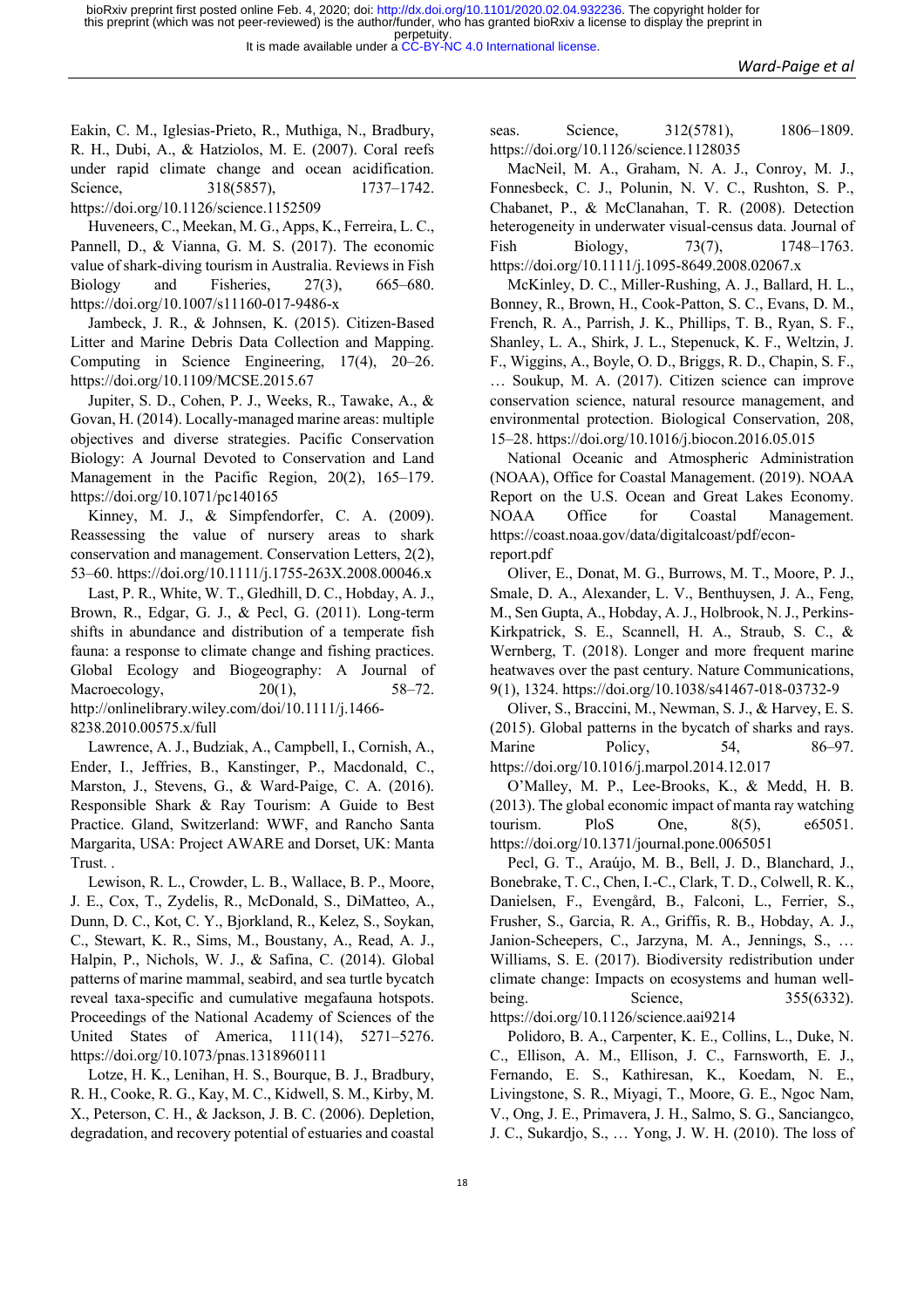species: mangrove extinction risk and geographic areas of global concern. PloS One, 5(4), e10095. https://doi.org/10.1371/journal.pone.0010095

Spalding, M., Brumbaugh, R. D., & Landis, E. (2016). Atlas of ocean wealth. Arlington, VA: The Nature Conservancy. Retrieved from Http://oceanwealth. Org/wpcontent/uploads/2016/07/Atlas\_of\_Ocean\_Wealth. Pdf.

Spalding, M., Burke, L., Wood, S. A., Ashpole, J., Hutchison, J., & zu Ermgassen, P. (2017). Mapping the global value and distribution of coral reef tourism. Marine Policy, 82, 104–113. https://doi.org/10.1016/j.marpol.2017.05.014

Sykes, H., Le Grand, J., Davey, K., Kirmani, S. N., Mangubhai, S., Yakub, N., Wendt, H., Gauna, M., & Fernandes, L. (2018). Biophysically special, unique marine areas of Fiji. MACBIO (GIZ, IUCN, SPREP) Wildlife Conservation Society and Fiji's Protected Area Committee (PAC); Suva.

Thresher, R. E., & Gunn, J. S. (1986). Comparative analysis of visual census techniques for highly mobile, reef-associated piscivores (Carangidae). Environmental Biology of Fishes, 17(2), 93–116. https://doi.org/10.1007/bf00001740

Tonin, S. (2018). Citizens' perspectives on marine protected areas as a governance strategy to effectively preserve marine ecosystem services and biodiversity. Ecosystem Services. https://www.sciencedirect.com/science/article/pii/S22120 41617304606

Troeng, S., & Drews, C. (2004). Money talks: economic aspects of marine turtle use and conservation. Gland (Switzerland) WWF-Int. http://agris.fao.org/agrissearch/search.do?recordID=XF2015047150

van der Velde, T., Milton, D. A., Lawson, T. J., Wilcox, C., Lansdell, M., Davis, G., Perkins, G., & Hardesty, B. D. (2017). Comparison of marine debris data collected by researchers and citizen scientists: Is citizen science data worth the effort? Biological Conservation, 208, 127–138. https://doi.org/10.1016/j.biocon.2016.05.025

Vianna, G., Meeuwig, J. J., Pannell, D., Sykes, H., & Meekan, M. G. (2011). The socioeconomic value of the shark-diving industry in Fiji. Perth: University of Western Australia. 26p.

https://www.researchgate.net/profile/Gabriel\_Vianna/publ ication/261511949 The socio-

economic\_value\_of\_the\_shark-

diving\_industry\_in\_Fiji/links/0f31753475a62d752400000 0/The-socio-economic-value-of-the-shark-divingindustry-in-Fiji.pdf

Wallace, B. P., Lewison, R. L., McDonald, S. L., McDonald, R. K., Kot, C. Y., Kelez, S., Bjorkland, R. K., Finkbeiner, E. M., Helmbrecht, S., & Crowder, L. B. (2010). Global patterns of marine turtle bycatch.

Conservation Letters,  $3(3)$ ,  $131-142$ . https://doi.org/10.1111/j.1755-263X.2010.00105.x

Ward-Paige, C. A. (2010). Monitoring elasmobranch populations using scuba divers : patterns, trends and potential biases [Ph.D.]. Dalhousie University.

Ward-Paige, C. A., Britten, G. L., Bethea, D. M., & Carlson, J. K. (2015). Characterizing and predicting essential habitat features for juvenile coastal sharks. Marine Ecology , 36(3), 419–431. https://doi.org/10.1111/maec.12151

Ward-Paige, C. A., Davis, B., & Worm, B. (2013). Global Population Trends and Human Use Patterns of Manta and Mobula Rays (K. I. Stergiou (ed.)) [Data set]. https://doi.org/10.1371/journal.pone.0074835

Ward-Paige, C. A., Mills Flemming, J., & Lotze, H. K. (2010). Overestimating fish counts by non-instantaneous visual censuses: consequences for population and community descriptions. PloS One, 5(7), e11722. https://doi.org/10.1371/journal.pone.0011722

Ward-Paige, C. A., Mora, C., Lotze, H. K., Pattengill-Semmens, C., McClenachan, L., Arias-Castro, E., & Myers, R. A. (2010). Large-Scale Absence of Sharks on Reefs in the Greater-Caribbean: A Footprint of Human Pressures (S. J. Bograd (ed.)) [Data set]. https://doi.org/10.1371/journal.pone.0011968

Ward-Paige, C. A., Techera, E. J., & Klein, N. (2014). The role of the tourism industry. Sharks: Conservation, Governance and Management, 157–175. https://books.google.ca/books?hl=en&lr=&id=BpzAAwA AQBAJ&oi=fnd&pg=PA157&dq=ward-

paige+shark+governance&ots=ijKf8hn1gB&sig=mhgm3 CpDQk0\_pTwfPtRvMHCeHRw

Ward-Paige, C. A., Westell, A., & Sing, B. (2018). Using eOceans diver data to describe contemporary patterns of marine animal populations: A case study of sharks in Thailand. Ocean & Coastal Management, 163, 1– 10. https://doi.org/10.1016/j.ocecoaman.2018.05.023

Waycott, M., Duarte, C. M., Carruthers, T. J. B., Orth, R. J., Dennison, W. C., Olyarnik, S., Calladine, A., Fourqurean, J. W., Heck, K. L., Jr, Hughes, A. R., Kendrick, G. A., Kenworthy, W. J., Short, F. T., & Williams, S. L. (2009). Accelerating loss of seagrasses across the globe threatens coastal ecosystems. Proceedings of the National Academy of Sciences of the United States of America, 106(30), 12377–12381. https://doi.org/10.1073/pnas.0905620106

Wendt, H., Beger, M., Sullivan, J., LeGrand, J., Davey, K., Yakub, N., Kirmani, S. N., Grice, H., Mason, C., Raubani, J., Lewis, A., Jupiter, S., Hughes, A., Ceccarelli, D., & Fernandes, L. (2018). Marine bioregions of Fiji. MACBIO (GIZ, IUCN, SPREP): Suva, Fiji.